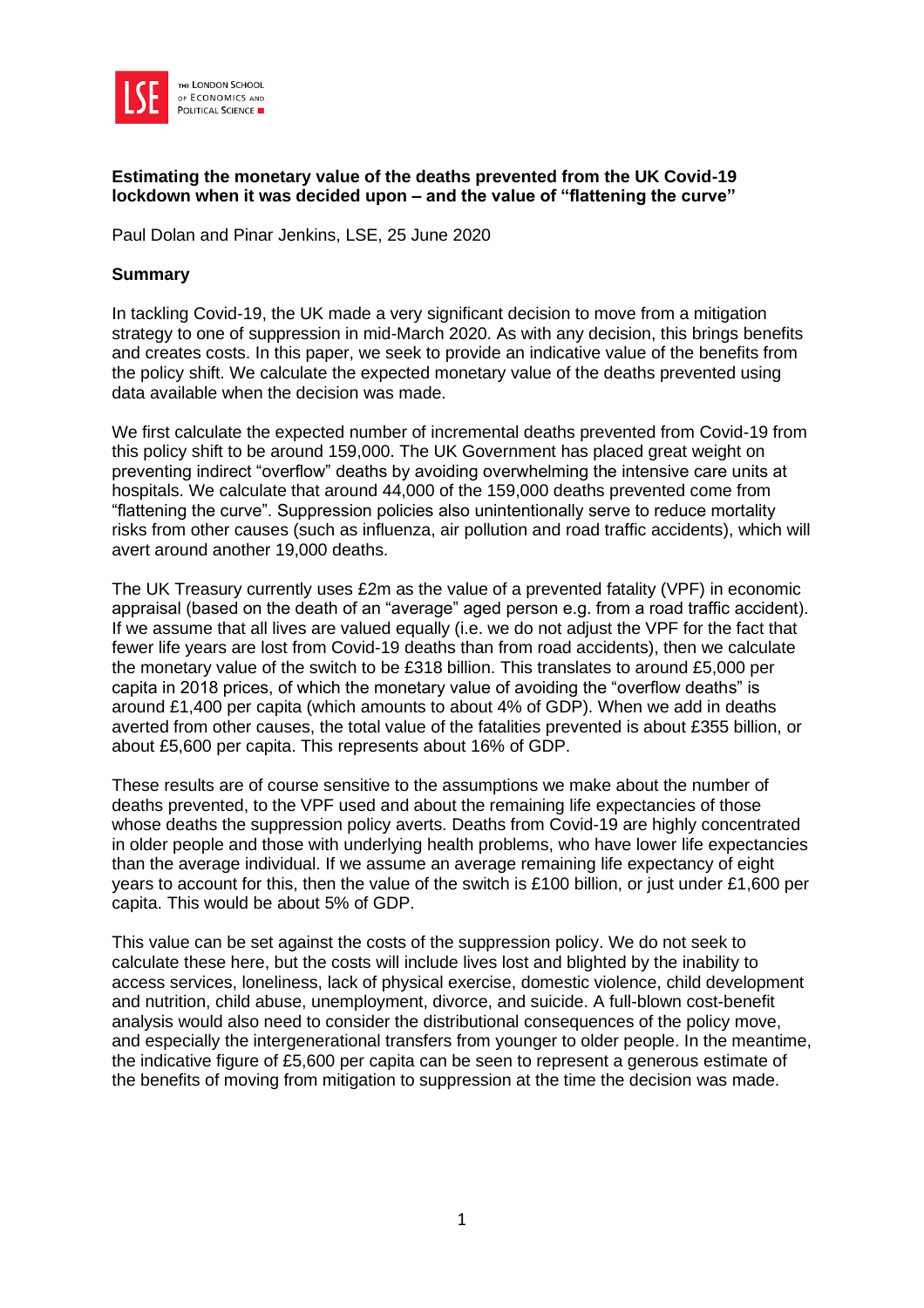

#### **1. Introduction**

Covid-19 first emerged in Wuhan, China in December 2019 and was officially declared a pandemic by the World Health Organization on 11 March 2020 (World Health Organization, 2020). The first official Covid-19 cases in the UK were identified in late January 2020 (Department of Health and Social Care, 2020). In a report presented to the UK government, two fundamental strategies in tackling Covid-19 were presented: mitigation and suppression (Ferguson et al., 2020). Ferguson et al. (2020) define mitigation as "slowing but not necessarily stopping epidemic spread – reducing peak healthcare demand while protecting those most at risk of severe disease from infections and suppression as aiming to "reverse epidemic growth, reducing case numbers to low levels and maintaining that situation indefinitely." The UK appeared to have adopted a mitigation strategy, but then on 23 March 2020, in arguably the most significant policy decision since WWII, switched dramatically to a suppression policy by closing schools, shutting down non-essential shops, restaurants, gyms and bars and enforcing widespread social distancing.

As with any decision, the government's decision involves an implicit weighting of the costs and benefits of action. The decision was motivated by a desire to reduce the number of direct and indirect deaths from Covid-19. It also comes with other benefits, such as a decrease in road traffic accidents due to limitations in the freedom of movement, as well as a myriad of costs, such as lives lost and blighted by the inability to access services, unemployment, divorce, and suicide. In this paper, we seek to provide an indicative monetary value for the incremental (direct and indirect) deaths prevented from the UK government's policy shift. We also calculate a monetary value for the expected number of life years saved by the policy shift based on the remaining life expectancies of the people whose deaths were prevented. These figures can then be compared to the costs of the policy shift to establish whether it was worth it on the grounds of cost-benefit analysis (CBA) (HM Treasury, 2018).

The deaths prevented from the change to a suppression policy can be broken down into three types: 1) direct Covid-19 deaths; 2) intensive care unit (ICU) overflow deaths; and 3) indirect deaths prevented due to restrictions in movement. The policy debate has centred around (1) and (2). The switch to suppression was, in large part, motivated by a desire to "flatten the curve" and prevent overwhelming the ICUs in the hospitals. To the best of our knowledge, this is the first paper to calculate the ICU overflow deaths prevented in the UK. For the purposes of CBA, we must also value the unintended benefits from (3), which include fewer fatalities from road traffic accidents, air pollution and influenza. It is estimated that at least one half of the deaths from Covid-19 would have occurred by the end of the year (Knapton, 2020) and so we focus on the *incremental* number of deaths prevented by the end of the year following the decision.

It is also possible to look at the benefits from the policy shift in terms of life years rather than lives (Sunstein, 2004). The gains in expected life expectancy from preventing the death of an 80-year-old are considerably less than from preventing the death of a 40-year-old (nine years compared to 42). We may wish to reflect this in our assessment of the policy shift even if policymakers were emphasising the reduction in mortality risks rather than the age groups whose risks were being most impacted. There are many issues surrounding intergenerational equity to consider here (HM Treasury, 2018) but, in the very least for the purposes of sensitivity analysis in CBA, it is important to consider the difference between lives and life years in the case of Covid-19 because it is a virus that is known to have a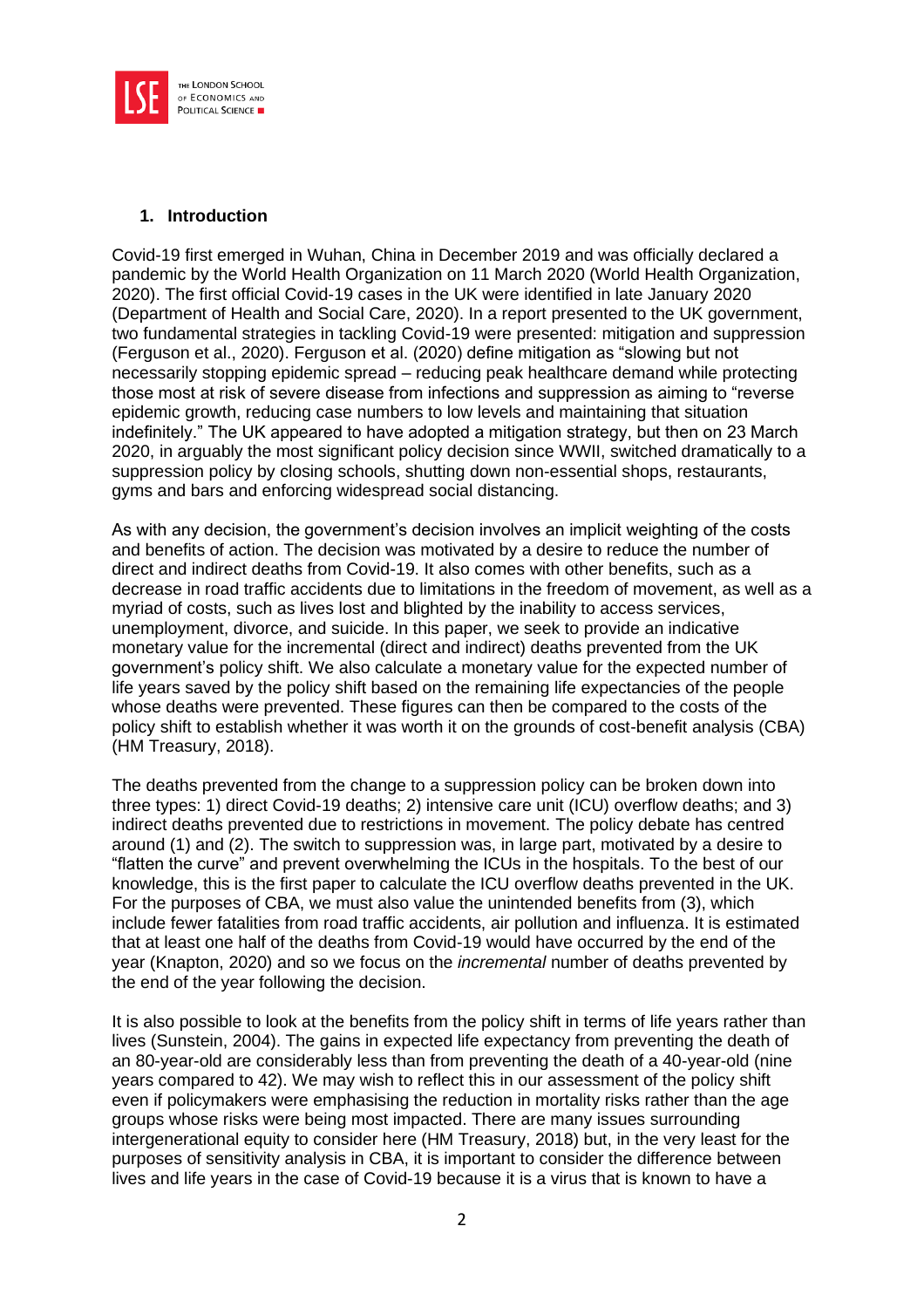

much higher case fatality rate (CFR) in older people (Office for National Statistics, 2020; Zhou, et al., 2020).

We seek to estimate the mortality and life expectancy benefits implied by the government's decisions at the time it was made. We therefore base our calculations on data in the epidemiological model formulated by Imperial College London because this report appears to have been so influential in the government's thinking (Ferguson et al., 2020). We calculate the average number of life years saved by the move from mitigation to suppression on what the government would have known in mid-March about the CFR by age. More accurate data become available every day, but decisions can only ever be made on the best available evidence *at the time*.

Monetary values act as a common metric in CBA, allowing for a comparison between costs and benefits, and so we need to monetise the deaths prevented and life years saved from the policy shift. Government agencies traditionally rely on the value of a statistical life (Viscusi & Aldy, 2003), or the value of a prevented fatality (VPF) as it is currently known in the UK (HM Treasury, 2018). The VPF is based on an individuals' *internal valuation* of the marginal rate of substitution between wealth and mortality risk. It is usually determined using one of two methods: 1) stated preferences of individuals about their willingness-to-pay (WTP) or their willingness-to-accept (WTA) a change in their mortality risk (HM Treasury, 2018) 2) revealed preferences based on the market behaviours of individuals, such as the compensating differentials accepted for different levels of mortality risk in different jobs (Viscusi & Aldy, 2003). The current VPF used by the Department for Transport (DfT) in the UK is around £2m in 2018 prices and is based on a stated preference study conducted in the 1990s, which elicited individuals' WTP to reduce their risk of death and injury from road traffic accidents (Carthy et al., 1998).

In order to calculate the value of a life year (VOLY) from the VPF, early approaches simply divided the VPF by the average remaining life expectancy (Hirth et al., 2000). Alternatively, it is possible to treat the VPF as an annuity with a set discounting factor (Pearce, 2000). In this paper, we treat the VPF as an annuity with equal "payments" over the remaining years of life. We deconstruct the annuity (VPF) into yearly payments (i.e., a VOLY) by using the HM Treasury's discount rate of 1.5%. We take the average citizen's expected life expectancy to be 40 years since the mean age in the UK population is around 40 and the average 40-yearold male and the average 40-year-old female in the UK have life expectancies of 40.77 and 43.99 years respectively (ONS 2018; ONS 2019). This is in line with previous analyses, such as Jones-Lee et al. (2007).

It is much more commonplace to consider life years rather than lives in the economic appraisal of healthcare intervention, where, the UK led the way in the adoption of qualityadjusted life years (QALYs) (National Institute for Health and Care Excellence (NICE), 2018). QALYs seek to combine the value of changes in quality of life and length of life into a single number, with one year of life in full health being equivalent to one QALY. Based on the submissions made by medical device manufacturers and pharmaceutical companies about the cost-per-QALY of their therapies, and from the decisions made by NICE about which therapies to recommend for NHS funding, it is possible to estimate an *external valuation* (i.e. based on policy-maker preferences) of the marginal rate of substitution between wealth and QALYs (Devlin & Parkin, 2004; Towse, 2002). Currently, NICE recommends using a standard threshold of around £20-30K per QALY when appraising new health technologies and a higher value of around £50K per QALY when appraising end-oflife technologies (NICE 2014; NICE 2018; Paulden, 2017). We now have four ways of calculating the VPF and the VOLY – an internal value of the VPF scaled, which can be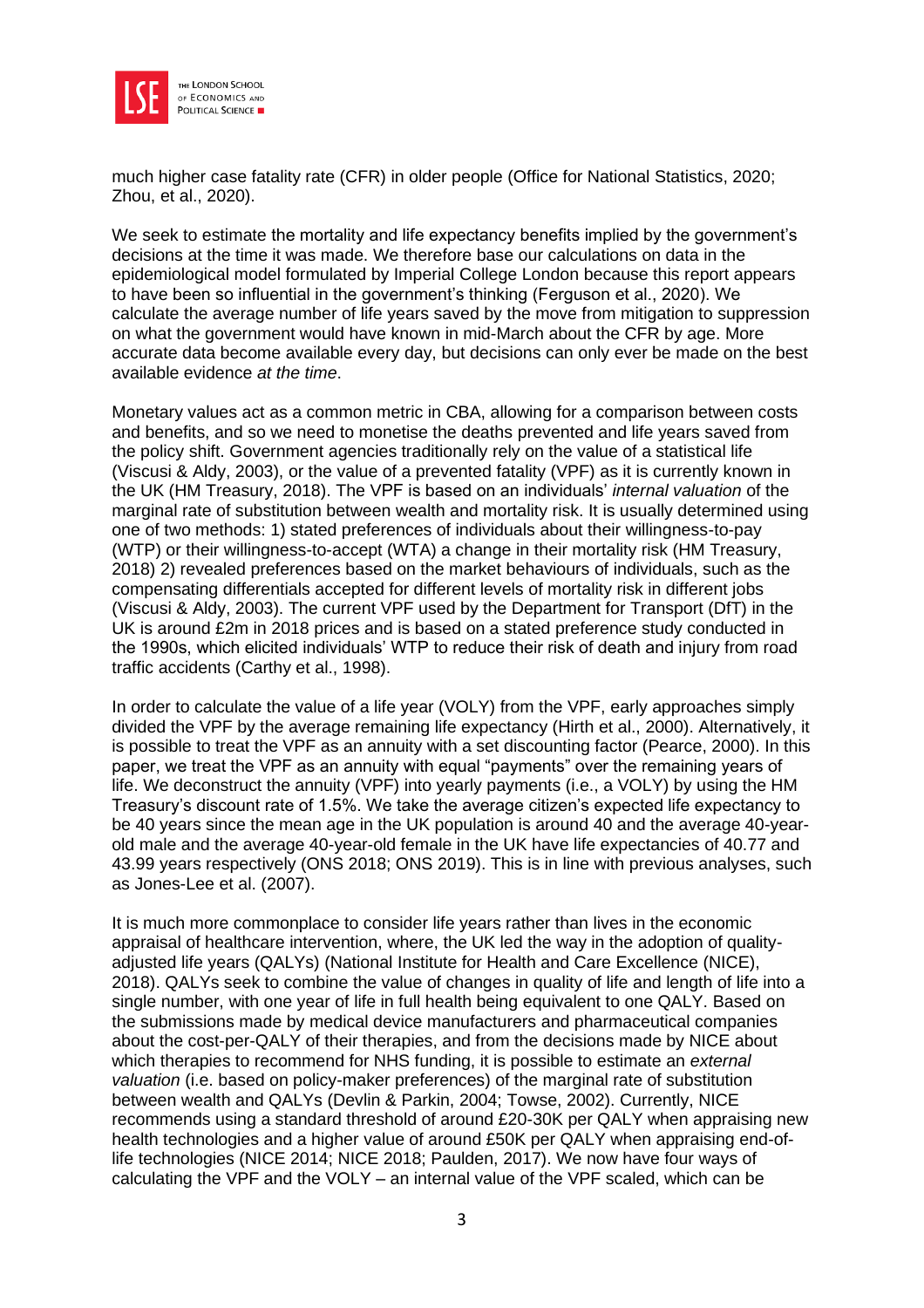

"scaled down" to a VOLY, and an external value of the VOLY (QALY) which, can be scaled up to a VPF. We calculate the monetary value of the policy shift using all four methods.

The paper is organised as follows. In section 2, we calculate the incremental deaths prevented from Covid-19 deaths, account for the ICU "overflow" deaths prevented, and add in the unintended deaths prevented from fewer road traffic accidents, lower air pollution and less influenza. We take Ferguson et al.'s estimations of direct deaths from Covid-19 under the mitigation and suppression scenarios as given and assume that half of the deaths would have occurred in the next year, which translates into 115,000 incremental direct deaths prevented by the policy switch. We model the ICU "overflow" deaths prevented by using Ferguson et al.'s estimations of required daily ICU bed capacity for Covid-19 patients and calculating the available bed capacity on each day by relying on previous bed occupancy data and Covid-19 and non-Covid-19 ICU mortality rates (Greenstone & Nigam, 2020; National Health Service (NHS), 2020). We calculate 44,000 ICU "overflow" deaths prevented. For the unintended deaths prevented, we use Myllyvirta & Thieriot (2020)'s report from The Centre for Research on Energy and Clean Air (CREA) and Shilling & Waetjen (2020)'s research on the impact of Covid-19 on air pollution and car accidents, and interpolate for influenza deaths, arriving at around 19,000 deaths prevented. We therefore calculate that the policy shift from mitigation to suppression, based on the best available evidence at the time, was estimated to prevent 177,000 fatalities.

In section 3, we calculate the life years saved by estimating the remaining life expectancies of the different types of deaths. Accounting for the fact that deaths from Covid-19 are concentrated in older people with underlying health problems, and assuming a life expectancy of 8 years for Covid-19 deaths means 0.9m life years saved from preventing direct Covid-19 deaths. Assuming 8 years saved per Covid-19 ICU patient and 19 years saved per non-Covid-19 ICU patient translates to around 0.4m life years saved from preventing overflow deaths. Accounting for 22, 8 and 38 years saved for air pollution, influenza and road traffic accident deaths respectively translates to 0.3m life years saved from unintentionally preventing these other types of deaths. The ratios of the three types of deaths to each other (direct Covid-19, ICU overflow and other) is roughly 6:2:1 from a livessaved perspective and about 3:1:1 from a life-years saved perspective, meaning the lower number of lives saved from other deaths is offset by the higher life expectancies of these deaths.

In Section 4, we attach monetary values to the mortality and life expectancy benefits. When we take the standard economics viewpoint to monetising the mortality benefits and use the £2m VPF recommended by the UK Treasury, the monetary value of the policy shift is about £355 billion, or about £5,600 per capita (HM Treasury, 2018). When we take the health economics point of view and construct a VPF based on the QALY values recommended by NICE, the monetary value is around £163 billion, or around £2,600 per capita (NICE 2014; NICE, 2018; Paulden, 2017). We provide the first estimate of the ICU overflow deaths prevented by the policy decision and show that ICU overflow deaths prevented make up about one quarter of the total benefits (£88m out of £355m). Monetising the life years saved results in benefits of around £100 billion, or £1,600 per capita, from the standard economics viewpoint and of around £51 billion, or £800 per capita from the QALY viewpoint.

In section 5, we discuss the results in the context of CBA, consider some limitations (e.g. around the assumptions we have made, showing which parameters the results are most sensitive to), and provide some suggestions for future research. The economic appraisal of mortality risks currently lacks a consensus on how to value life, and whether we should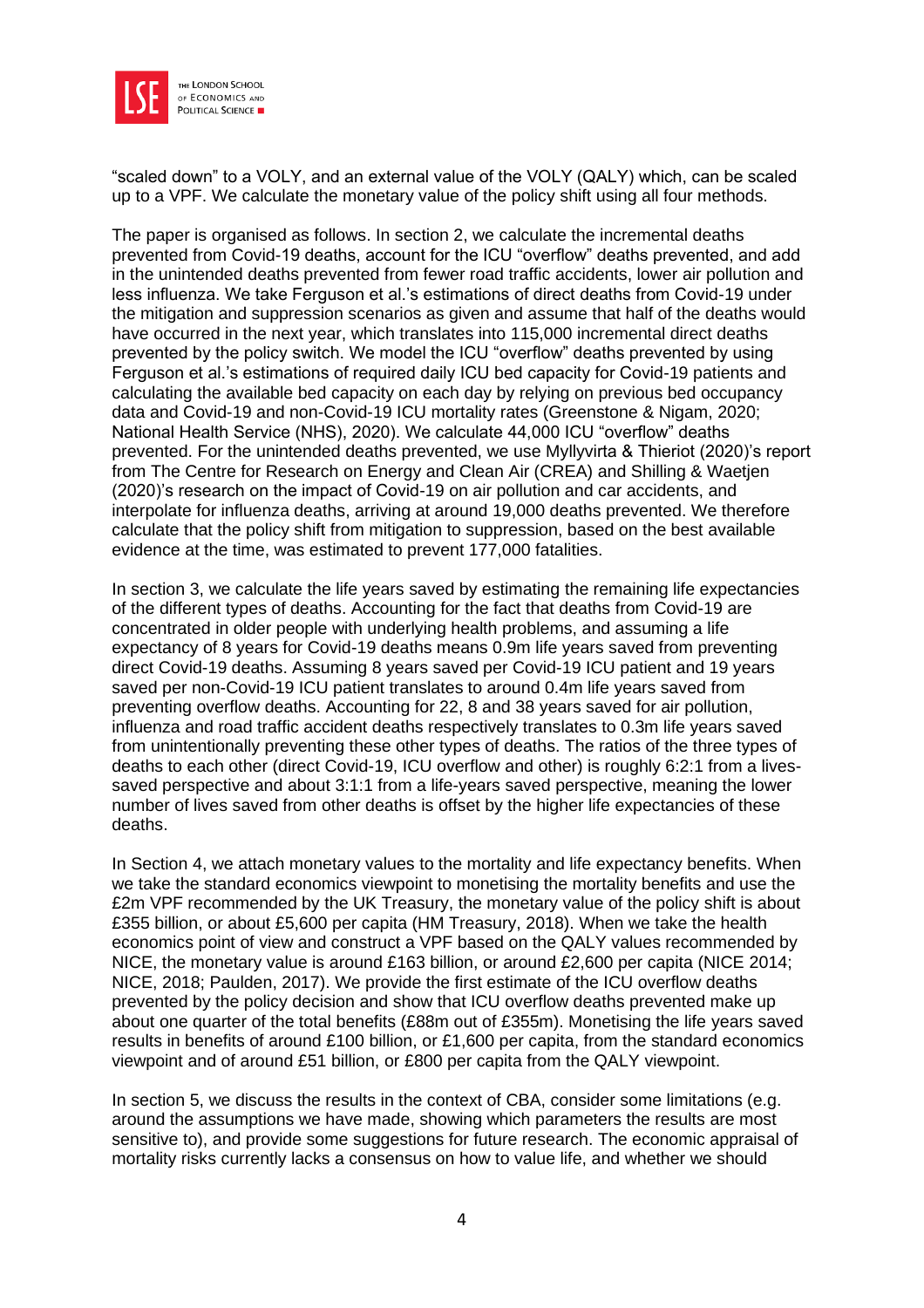

instead focus on life years. We hope that the four methodologies we set out against each other open the field to more discussion on this topic.

#### **2. Calculating the incremental deaths prevented**

Recall that these fall into three groups: 1) direct deaths from Covid-19 prevented; 2) ICU overflow deaths prevented; and 3) unintended deaths prevented from "lockdown" measures. We deal with each in turn.

# **2.1. Reductions in direct Covid-19 mortality**

The Imperial paper projects that the "optimal" mitigation scenario would have resulted in 250,000 direct Covid-19 deaths, and presents three different suppression policy options, with the associated deaths ranging from 5,600 to 120,000. Even though it does not choose one estimate over the others, Neil Ferguson, the lead author, stated that a strategy of suppression was likely to lead to fewer than 20,000 deaths, hence we use this number for the suppression policy.<sup>1</sup> This leads to a difference of 230,000 direct Covid-19 deaths between the two policies. Some of the deaths from Covid-19 would have occurred in the next 12 months in any case. Ferguson has suggested that this could be anywhere between one-half and two-thirds "because these are people at the end of their lives or have underlying conditions."<sup>2</sup> We take the lower bound and assume that 50% of patients who would have died from the mitigation strategy would have been in the all-cause mortality figures in the UK in the next year. This means that suppression was expected to result in around 115,000 fewer direct deaths from Covid-19.

# **2.2. Reductions in "overflow" mortality**

One of the main factors influencing government policy was the "overflow" deaths in a scenario of mitigation due to ICUs in hospitals being overwhelmed. This was the rationale behind "flattening the curve" of the peak in infection and death rates. In order to calculate the "overflow" deaths in the mitigation scenario, we calculate the number of new Covid-19 patients and non-Covid-19 patients in need of ICU beds every day and compare the total inflow with the available ICU bed capacity on that day. In line with the Imperial report, we assume that Covid-19 patients stay in the ICU for 10 days on average. Based on our review of the literature, we assume that non-Covid-19 patients stay in the ICU for 6.25 days on average.<sup>3</sup>

<sup>&</sup>lt;sup>1</sup> Covid-19 deaths in the UK have already exceeded this number at the time of writing. However, we still use 20,000 in our calculations in order to estimate the mortality benefit the government sought at the time of its decision.

<sup>&</sup>lt;sup>2</sup> We do not have access to the calculations underlying these numbers; however, we take the numbers as given from Ferguson considering his membership at the time in the Scientific Advisory Group for Emergencies (SAGE) which advises the government on the course of action for Covid-19.

<sup>&</sup>lt;sup>3</sup> Ridley & Morris (2007) have shown that a regular ICU patient stays in the ICU for an average of 5 days. We adjust this number up by 25% to account for the fact that the ICU patients who will be coming in during the Covid-19 outbreak will be more serious patients who will need an ICU bed as a result of non-elective circumstances since elective surgeries will be cancelled. There is evidence in the literature to show that patients needing an ICU bed due to non-elective circumstances stay in the ICU for longer. To the best of our knowledge, a direct comparison of the average length-of-stay (LOS) of these two types of patients does not exist. However, Weissman (1999) has shown that the average LOS at a hospital where most ICU patients were there due to non-elective circumstances was 25% higher compared to other hospitals, hence we take this to be our adjustment factor and arrive at 6.25 days.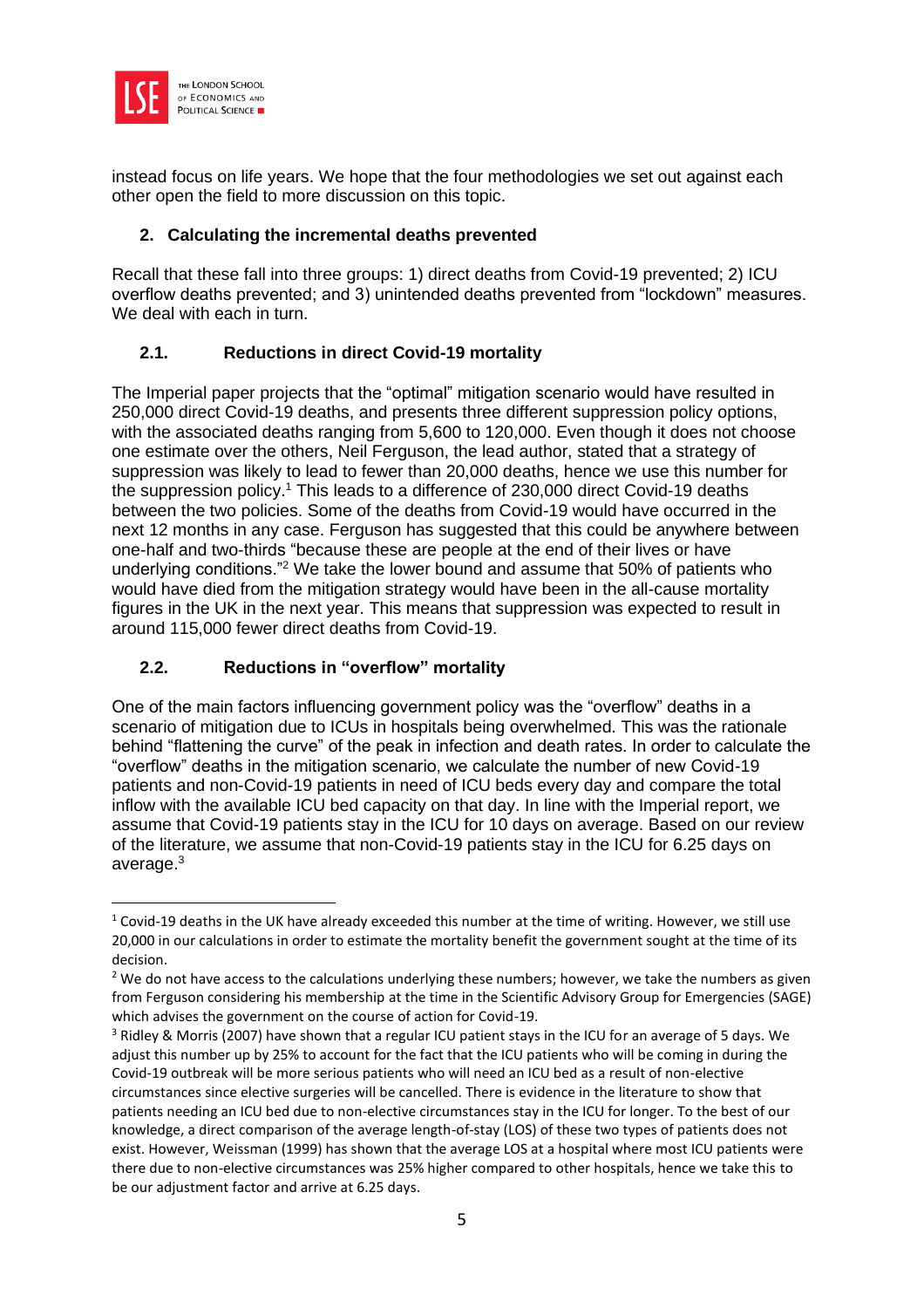

For the number of new Covid-19 patients in need of ICU every day, we rely on the Imperial College estimates of ICU bed demand in the "optimal" mitigation scenario. We do not have access to Imperial's ICU bed demand projections, so reproduce it using the same method as Greenstone & Nigam (2020) who reproduced the data for the US. We assume that ICU bed demand over time follows a normal distribution and reproduce the Imperial College data by taking the centre of the peak as occurring on the  $5<sup>th</sup>$  of June. We take the ICU demand per 100,000 people as being 94 at the peak and the standard deviation as 18 days. This allows us to plot a normal distribution curve for the five-month mitigation period and reproduce the underlying data. Combining this data with the average length-of-stay for the patients (10 days) allows us to calculate the Covid-19 patient inflow for each day.

Next, we calculate the non-Covid-19 ICU patient inflow by relying on past ICU occupancy numbers. In January 2020, NHS had an ICU bed capacity of 4,123, of which 3,423 were occupied. We assume that the number of patients needing an ICU bed due to non-Covid-19 reasons will be lower during the Covid-19 outbreak than before the outbreak due to cancelled surgeries and the limitations in the freedom of movement. Since the number of surgeries cancelled due to Covid-19 is not available for the UK, we use the US ratio of 3:1 unavoidable to avoidable ICU patient ratio that we calculate from Greenstone & Nigam (2020) to estimate the total number of unavoidable ICU patients. We conclude that once the previous occupancy of 3,423 is cleared, a cumulative total of 2,500 patients will need an ICU bed on any given day during the Covid-19 pandemic. Assuming an average length of stay of 6.25 days for these patients leads to 400 new non-Covid-19 patients needing an ICU bed every day.

In line with Ferguson et al, we assume that Covid-19 patients have a 50% survival rate in the ICU. We follow Greenstone & Nigam (2020) in assuming that the Covid-19 patients have a 10% chance of survival outside of the ICU, which gives a change in the survival rate of 40% when the patients are treated in the ICU. Based on a review of the literature and assuming that the non-Covid-19 patients coming into the ICU during the pandemic will be more serious patients than the average ICU patient before the outbreak due to elective surgeries being cancelled, we estimate that the incoming non-Covid-19 ICU patients have a 60% chance of survival with treatment and 30% without, which means a 30% change in the survival rate.

At the time the decision was made in mid-March 2020, there were no official guidelines for the allocation of ICU beds when capacity is exceeded, so we randomly assign ICU beds between Covid-19 patients and other patients in need of ICU beds when the number of incoming patients exceeds available capacity. We find that, under these circumstances, 210,000 Covid-19 patients and 15,000 non-Covid-19 patients in need of critical care are denied ICU beds.<sup>4</sup> Assuming that being given an ICU bed leads to an absolute increase of 40% in the survival rate for Covid-19 patients and 30% for non-Covid-19 patients means that a total of 88,000 patients die due to being denied ICU treatment. We calculate that the optimal mitigation policy has prevented 44,000 incremental deaths that would have resulted from ICUs being unable to meet demand.

# **2.3. Reductions in other types of mortality**

The decision to "lockdown" the country means severe limitations on freedom to movement, which will result in the unintended benefit of reducing mortality risks from other causes, most

<sup>&</sup>lt;sup>4</sup> In line with Ferguson et al, we assume a Covid-19 surge capacity of 5,000 and combine this with the capacity for non-Covid-19 patients because we ultimately allocate the total capacity between the two types of patients.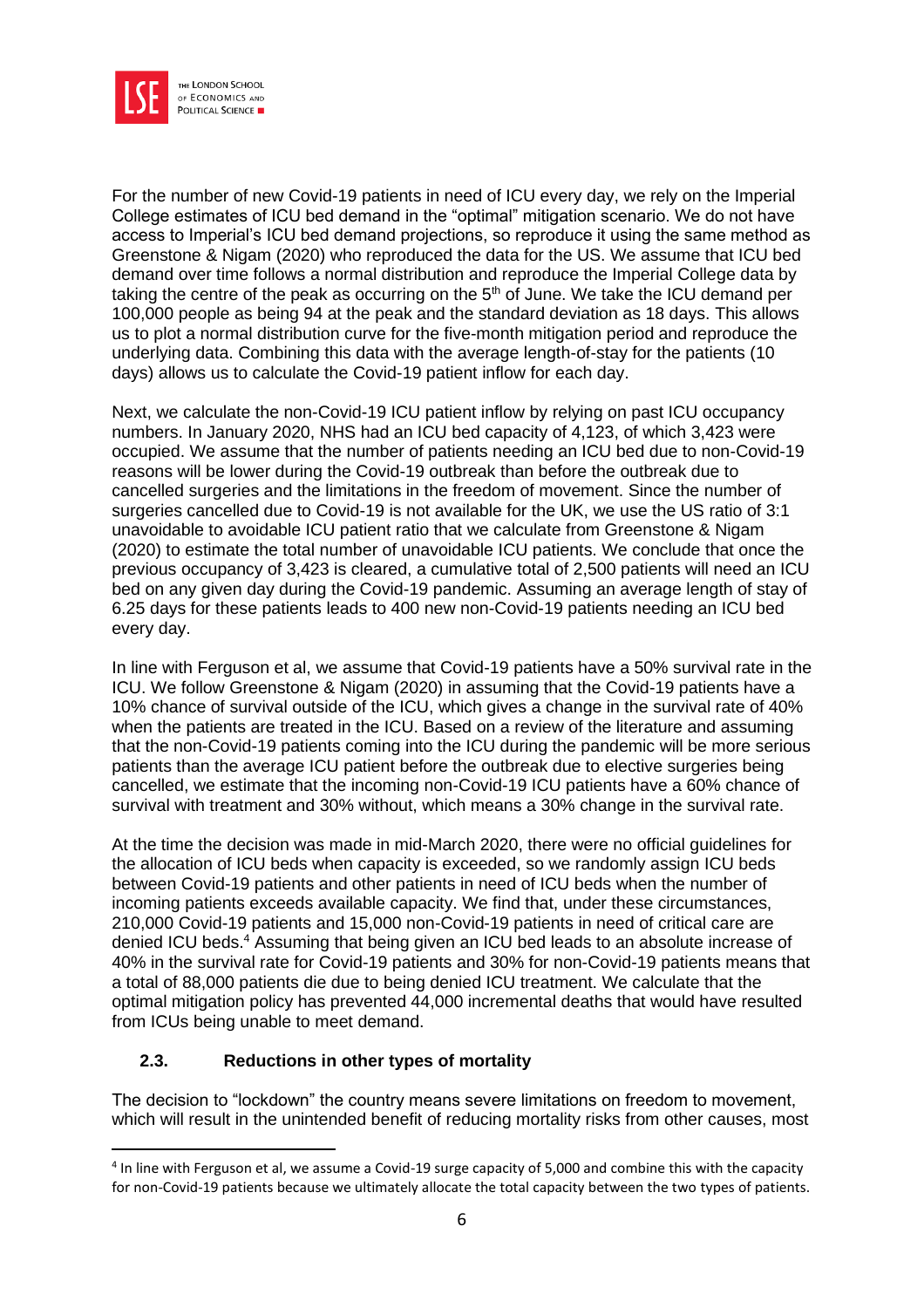

notably air pollution, influenza, and road traffic accidents. Every year around 40,000 people die from air pollution, 20,000 people die from influenza<sup>5</sup>, and about 2,000 from road traffic accidents (Department for Transport (DfT), 2019; Public Health England (PHE), 2019; Royal College of Physicians (RCP) & Royal College of Paediatrics and Child Health (RCPCH), 2016). We first calculate the deaths prevented from air pollution as a result of the UK government policy. As part of a Europe-wide study, The Centre for Research on Energy and Clean Air (CREA) in Finland estimated that more than 1,700 air pollution deaths in the UK have already been prevented in the first month (April 2020) following the government decision (Myllyvirta & Thieriot, 2020). In the suppression scenarios leading to 20,000 total deaths, the Imperial report estimates that the suppression measures would need to stay in effect for 64% to 94% of the time until a vaccine is found (Ferguson et al., 2020). We take the average of the two estimates and assume that the suppression measures were expected to be in effect 79% of the time (starting from April). Combining the 79% and the 1,700 air pollution deaths prevented per month (when suppression policies are in place) gives us 12,000 deaths prevented from air pollution until the end of 2020.<sup>6</sup>

Next, we calculate the deaths prevented from influenza and road traffic accidents. Shilling & Waetjen (2020) estimated that traffic accidents have fallen by 50% in California since the start of the lockdown. In order to calculate an illustrative value for the benefits of the policy shift for road traffic accidents and influenza, we assume that the suppression policies were expected to be in effect around 79% of the time starting from April (as above) and that half as many people will die from suppression compared to mitigation, which is around 6,500 fewer<sup>7</sup> deaths. We acknowledge that this is far from being a precise estimate.<sup>8</sup> Overall, we estimate that around 18,500 (rounded up to 19,000 elsewhere in the text) fewer people will die due to air pollution, influenza and road traffic accidents until the end of 2020 in a scenario of suppression compared to one of mitigation.

# **2.4. Total reductions in mortality**

Combining the reductions from direct Covid-19 mortality, ICU overflow mortality and other types of mortality means 177,000 incremental deaths prevented by switching from a strategy of mitigation to one of suppression. See Table 1 for a summary.

<sup>5</sup> Public Health England (2019) estimates that 28,330 people died of influenza in the UK between 2014-15, 11,875 between 2015-16, 18,809 between 2016-17 and 26,408 between 2017-18 but notes that these are uncertain numbers with varying confidence intervals; hence we take their average to be around 20,000. <sup>6</sup> We assume that the "on" time is distributed equally in the time until a vaccine is found.

<sup>&</sup>lt;sup>7</sup> It is worth noting that there might be an overlap between those at most risk of dying from influenza and those that die from Covid-19 but we take this overlap to be negligible.

<sup>&</sup>lt;sup>8</sup> We also acknowledge that many of the deaths prevented from air pollution will occur in the future and therefore should be subject to discounting. Given the uncertainty around the number itself, we have done this here, and can in this sense be seen to be giving the benefits from the suppression policy the "best shot".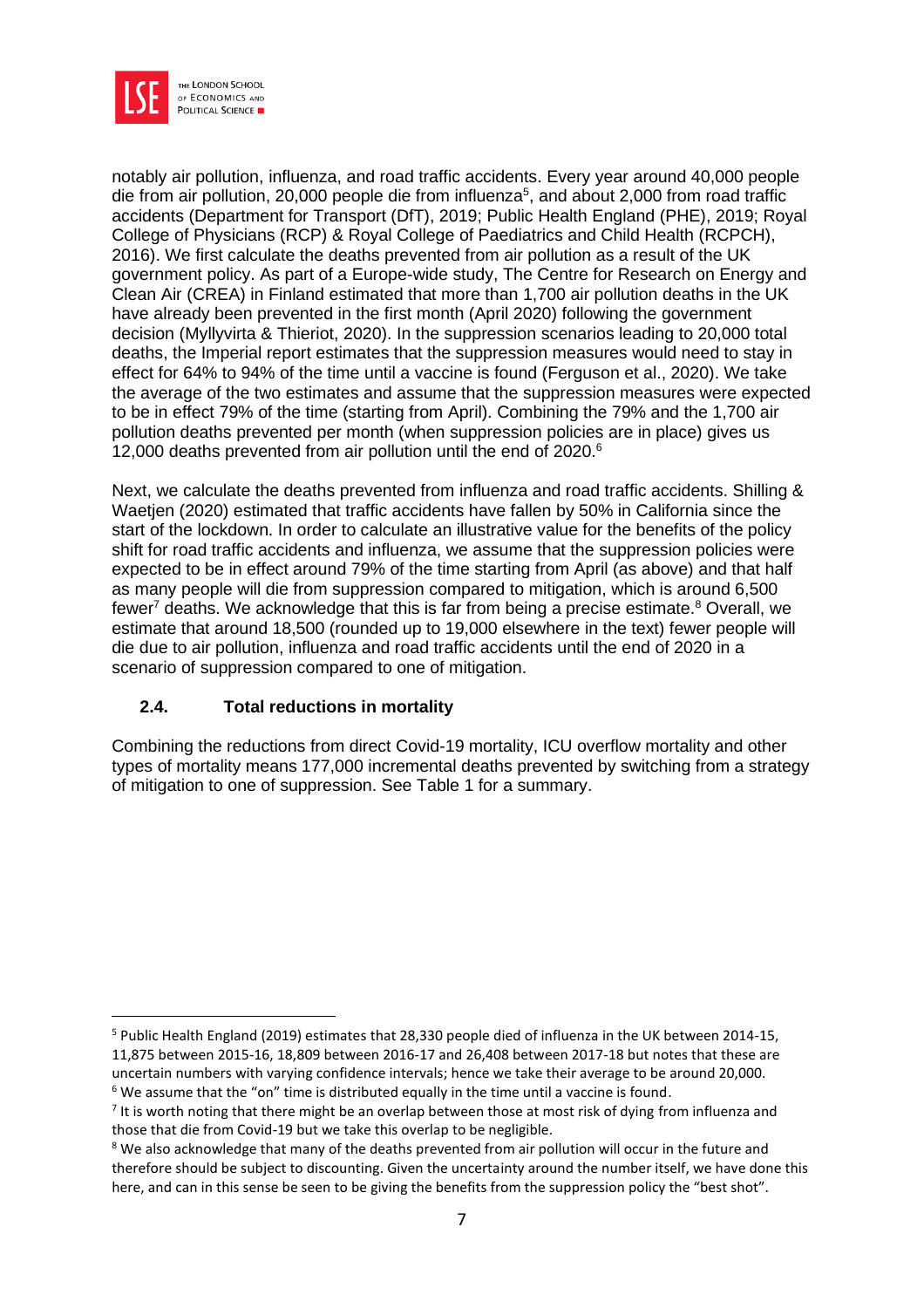

#### **Table 1: The incremental Covid-19 deaths and other deaths in the mitigation and suppression scenarios assuming a 50% overlap with all-cause mortality**

|                    | All<br>deaths |          | Other impacted<br>deaths |                   |                      |                                  |        |
|--------------------|---------------|----------|--------------------------|-------------------|----------------------|----------------------------------|--------|
|                    |               | Total    | <b>Direct</b>            |                   |                      |                                  |        |
|                    |               | Covid-19 | deaths                   |                   |                      |                                  |        |
|                    |               |          |                          | Total<br>Overflow | Covid-19<br>patients | Non-<br>Covid-<br>19<br>patients |        |
| <b>Mitigation</b>  | 230,815       | 168,815  | 125,000                  | 43,815            | 41,403               | 2,412                            | 62,000 |
| <b>Suppression</b> | 28,500        | 10,000   | 10,000                   | 0                 | 0                    | 0                                | 43,500 |
| <b>Difference</b>  | 177,315       | 158,815  | 115,000                  | 43,815            | 41,403               | 2,412                            | 18,500 |

We calculate the expected number of incremental deaths prevented from Covid-19 by the policy shift to be around 159,000, of which 44,000 come from arguably the most salient part of the policy, avoiding overwhelming the intensive care units at hospitals. The suppression policy will also unintentionally reduce mortality risks from other causes (such as road traffic accidents), which we estimate will avert around another 19,000 deaths. This leads to a total of 177,000 incremental deaths averted as a result of the UK government's decision to switch from a strategy of mitigation to one of suppression.

# **3. Calculating incremental life years saved**

There has been considerable debate about whether the benefits from reductions in mortality risks should be valued according the expected number of life years saved rather than lives *per se* (Sunstein, 2004; Zeckhauser & Shepard, 1976). In one of the earlier contributions to the debate, Zeckhauser & Shepard (1976) pointed out that appraising policies with the two approaches could result in differing conclusions about the policies. Sunstein (2004) argues that a VOLY approach produces greater welfare than a VPF approach as all changes to mortality risks extend lives instead of saving them indefinitely. So, if the goal is to extend lives by as much as possible, a regulation that saves more life years, all other things equal, is preferable. One prominent criticism of this approach is that it would discriminate against the elderly and result in a "senior death discount" (Seelye & Tierney, 2003). This argument caused the Environmental Protection Agency (EPA) to cease plans to use an age-adjusted analysis in decision-making in 2003. But as Sunstein (2004) points out, since elderly people were once young and so the VOLY does not discriminate against them in the longer-term. The only people disadvantaged from the switch from VPF to VOLY are those that are elderly when the switch is first made as they will already be past their youth.

The issue of lives per se versus life years matter a lot in the case of Covid-19 because it is a virus that has a much higher case fatality rate (CFR) in older people. So, whilst we cannot resolve the issue of whether to use the VPF or a VOLY, we can provide empirical evidence on just how different they are.

# **3.1. Incremental life years saved from preventing deaths from Covid-19**

Using the CFRs provided by Ferguson et al. for different age groups in the population (which have been converted into mortality by age group by Greenstone & Nigam, 2020) and assuming that the average age of the group falls in the middle of the age band gives us an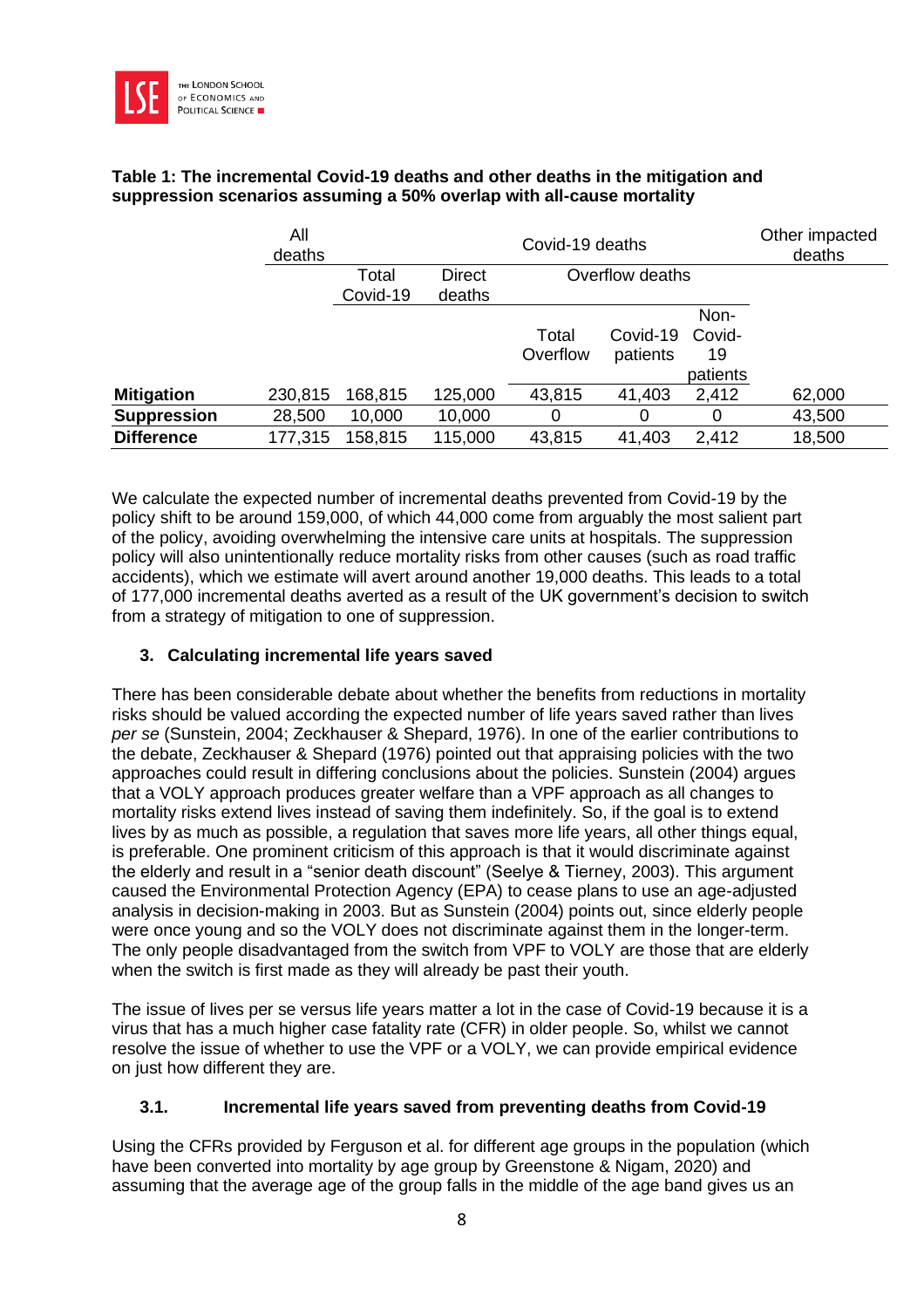

average age of 75 for Covid-19 deaths (Ferguson et al., 2020; Greenstone & Nigam, 2020). The life expectancy of 75-year-olds is 11.48 for males and 13.19 for females in the UK (ONS 2018; ONS 2019). When we account for the fact that around 60% of the deaths from Covid-19 in the UK have been that of males, we reach a life loss of around 12 years (ONS, 2020).

It has been shown that a large number of those who have died from Covid-19 had underlying health problems (ONS, 2020). For example, 90.4% of the Covid-19 deaths that occurred in England and Wales in March and April 2020 had at least one pre-existing condition while the mean number of pre-existing conditions was 2.3 in the same timeframe (ONS, 2020). Briggs (2020) has shown how the life expectancies of Covid-19 deaths changes in the presence of an underlying health problem by adjusting the standardised mortality ratio (SMR) – the ratio of the observed deaths within a study group to the expected deaths. Using Covid-19 mortality data available on 16 April 2020, Briggs (2020) calculates that the deaths had an average life expectancy of 11.04 years with an SMR=1 i.e. without adjustment for any underlying health conditions. The 11.04 life expectancy becomes 8 when SMR=2 and 6.5 when the SMR=3. We take the midpoint of these two figures (i.e. 2.5) and apply it to the 12 we calculated above, which results in a life expectancy of 8 years. Multiplying 8 years by the 115,000 lives saved directly from preventing deaths from Covid-19 results in around 0.9 m life years saved.

# **3.2. Incremental life years saved from preventing ICU overflow deaths**

The first part of overflow deaths comprises Covid-19 patients requiring ICU beds who are denied one. Research has shown that a much higher share of elderly people infected with Covid-19 require hospitalisation than younger ones and a much higher share of elderly people hospitalised with Covid-19 require an ICU bed than younger ones (Ferguson et al. 2020; Verity et al. 2020). For example, according to Ferguson et al., while 24.3% of people aged between 70-79 and infected with Covid-19 are hospitalised with a further 43.2% of those needing an ICU bed, the same figures are 4.9% and 6.3% respectively for the 40-49 age group. However, in a scenario like ours where ICU beds are assigned randomly, even if those needing an ICU bed are relatively old on average, it is possible that those denied a bed would be the young ones in the group. It is therefore difficult to determine with certainty how the age distribution of the Covid-19 overflow deaths would differ from that of direct Covid-19 deaths. Hence, we take their life expectancies to be equal to direct Covid-19 deaths at 12.

The second part of overflow deaths comprises the non-Covid-19 patients requiring an ICU bed who are denied one. The median age of ICU patients was 66 in 2013 in the UK (Creagh-Brown & Green, 2014) but the age distribution of would-be ICU patients denied an ICU bed during the overflow is likely to be different than other times both because elective surgeries will be cancelled and because some of those needing non-elective surgeries could need them due to different reasons than before (e.g. there could be a lower share of road traffic accidents and a higher share of suicide attempts, which could entail people with different life expectancies). It is therefore difficult to determine with certainty how the mean age of would-be ICU patients would differ from 66. Hence, we take it to be 66. An average 66-year-old male in the UK has a life expectancy of 17.98 years while an average 66-yearold-female has a life expectancy of 20.30 years (ONS 2019). We take the average of the two and assume that non-Covid-19 patients requiring an ICU bed who are denied one in an overflow would have had a 19-year life expectancy on average. Multiplying the 41,403 lives saved through preventing Covid-19 overflow deaths by 8 years and multiplying 2,412 lives saved through preventing non-Covid-19 deaths by 19 results in around 0.4 m life years saved.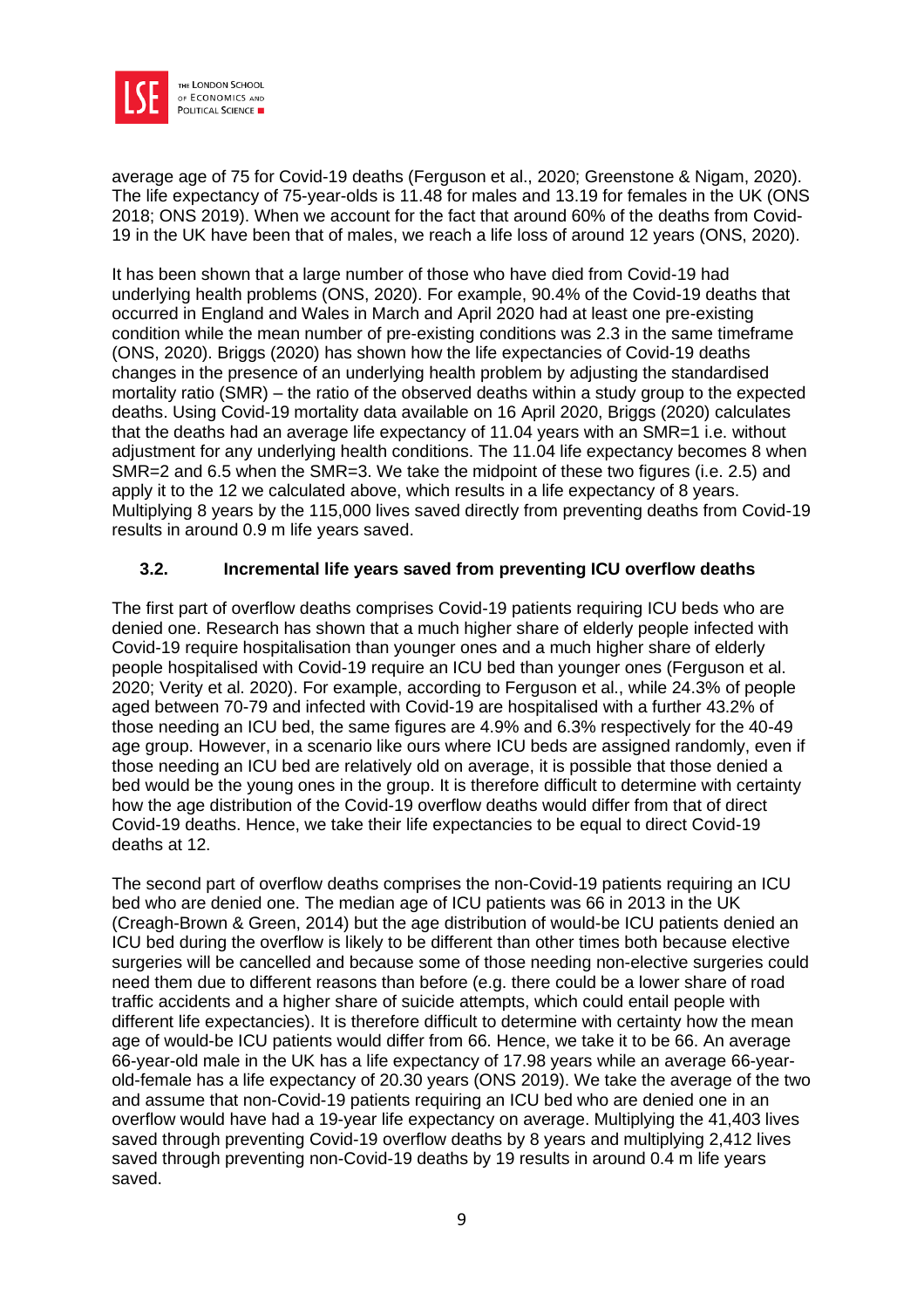

#### **3.3. Incremental life years saved from preventing deaths from other causes**

We explore the life years associated with deaths prevented from the three other causes: Air pollution, influenza, and road traffic accidents. WHO (2018) attributes some of the deaths from five causes (acute lower respiratory infection (ALRI), lung cancer, ischaemic heart disease (IHD), stroke and chronic obstructive pulmonary disease (CPD)) in the UK in 2016 to air pollution.<sup>9</sup> We use the air pollution attributable deaths from these causes by age group from WHO (2018) and assume that the average age of the age group falls in the middle of the band to calculate that the average age of deaths from air pollution is 63. The life expectancy of 63-year-olds is 20.34 for males and 22.83 for females in the UK (ONS 2019). We take the average of these figures (and round up) to reach an average life expectancy of 22 for air pollution deaths.

Deaths from influenza are highly concentrated in the elderly (Public Health England, 2019). Between 2017-18, about 60% of influenza deaths in the UK were of people aged 65 and above, about 39% were of people aged 15-64 and the remaining 1% were of people younger than 15 (Public Health England, 2019). To the best of our knowledge, a further breakdown by age is not available. Hence, we take the life expectancies of influenza deaths prevented to be equal to the life expectancies of direct Covid-19 deaths at 12. Multiplying 12 by the 5,900 lives saved results in 0.07m life years saved.

Fatalities from road traffic accidents in 2018 in the UK had an average age of 48 (Department for Transport, 2020). An average 48-year-old male in the UK has an average life expectancy of 37.03 years while an average 48-year-old female in the UK has an average life expectancy of 40.15 years (ONS, 2019). When we account for the fact that 74% of the fatalities from road traffic accidents in 2018 were male, the average life expectancy is around 38 years. Multiplying 38 years by the 600 lives saved results in around 0.02m life years saved. In total, 1.6m life years were saved by preventing deaths from other causes.

# **3.4. Total number of life years saved**

Combining the life-years saved from direct Covid-19 deaths, overflow deaths and other types of deaths means 1.6m life years saved by switching from a strategy of mitigation to one of suppression. Please see Table 2 for a summary.

#### **Table 2: Incremental life-years lost by type of death in mitigation and suppression scenarios**

| All deaths | Covid-19 deaths   |                         |                   |                          |                                  | Other impacted deaths |                            |                     |                              |
|------------|-------------------|-------------------------|-------------------|--------------------------|----------------------------------|-----------------------|----------------------------|---------------------|------------------------------|
|            | Total<br>Covid-19 | <b>Direct</b><br>deaths |                   | Overflow deaths          |                                  |                       |                            |                     |                              |
|            |                   |                         | Total<br>Overflow | Covid-<br>19<br>patients | Non-<br>Covid-<br>19<br>patients | All other<br>deaths   | Air<br>pollution<br>deaths | Influenza<br>deaths | Road<br>traffic<br>accidents |

<sup>&</sup>lt;sup>9</sup> The 40,000 air pollution deaths figure we use in the paper from RCP & RCPCH (2016) cover a wider range of diseases and hence is higher than the 9,502 air pollution attributable deaths in 2016 from WHO (2018). However, since the age breakdown is not available for RCP & RCPCH (2016) or elsewhere (to the best of our knowledge), we interpolate from WHO (2018).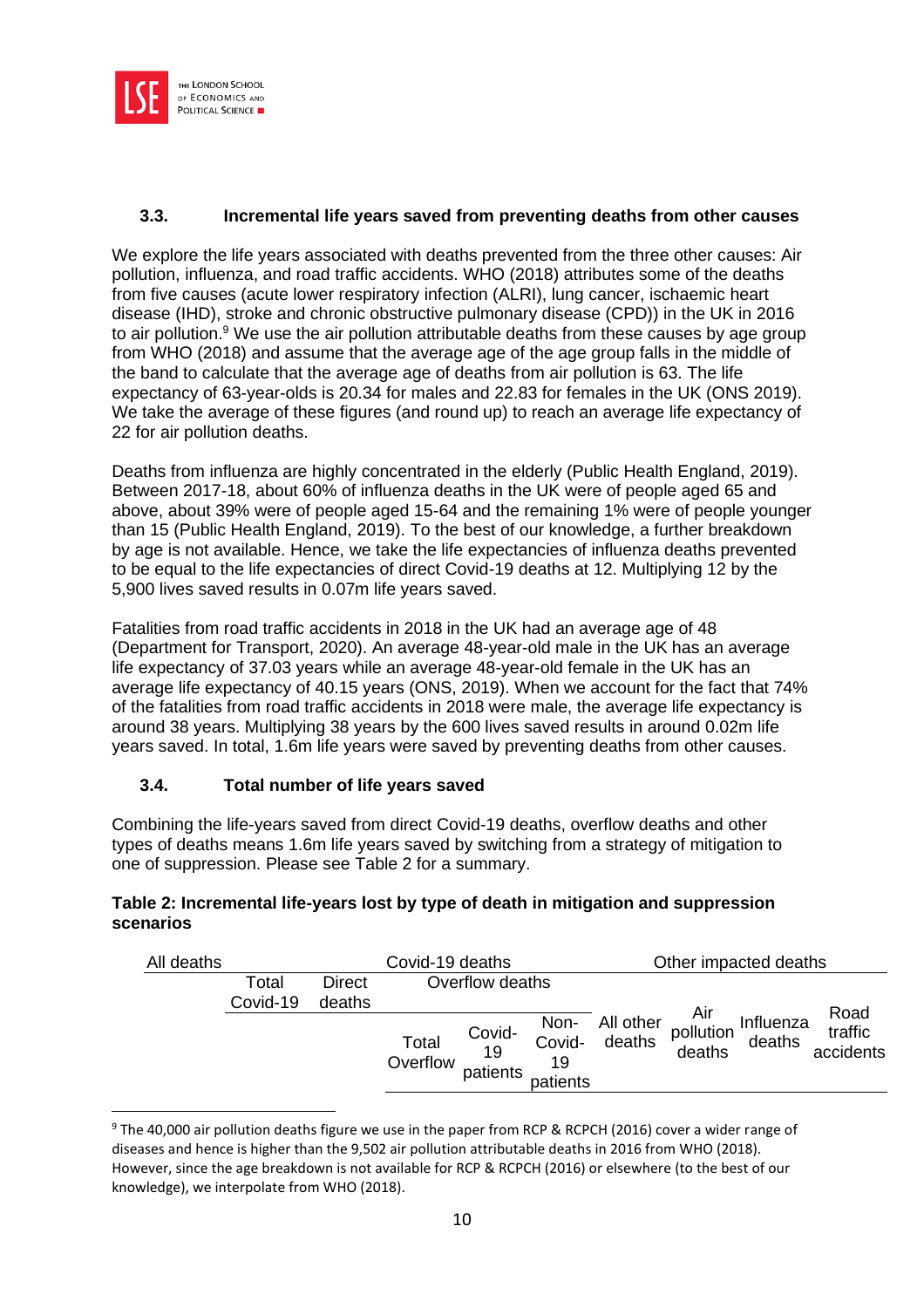

| <b>Mitigation</b>          | 2,493,052 1,377,052 1,000,000 377,052 331,224 45,828 1,116,000 880,000 160,000 |        |        |                          |        |                          |  |                         | 76.000 |
|----------------------------|--------------------------------------------------------------------------------|--------|--------|--------------------------|--------|--------------------------|--|-------------------------|--------|
| <b>Suppression 862,000</b> |                                                                                | 80,000 | 80.000 | $\overline{\phantom{0}}$ | $\sim$ | $\overline{\phantom{0}}$ |  | 782,000 616,000 112,800 | 53,200 |
| <b>Difference</b>          |                                                                                |        |        |                          |        |                          |  |                         |        |
| (Life-years)               | 1,631,052 1,297,052 920,000 377,052 331,224 45,828 334,000 264,000 47,200      |        |        |                          |        |                          |  |                         | 22.800 |
| saved)                     |                                                                                |        |        |                          |        |                          |  |                         |        |

#### **4. Monetising the benefits**

As with any appraisal, it is vital to provide a monetary value for the benefits in order to compare them to the costs. In this section, we compare the standard economics approach of using the value of a prevented fatality (VPF) and teasing out the VOLY from this (Mason, Jones-Lee & Donaldson, 2008) with the health economics approach of using QALYs for the VOLY. Whilst we have not seen this done before, we also aggregate up the QALY-based value into a VPF**.** In standard economics, the value of a prevented fatality (VPF) is used in order to arrive at a monetary value for scenarios involving changes in the probability of death. The VPF is based on the internal valuations of individuals, i.e. how much an individual is willing to pay for a reduction in the probability of death.<sup>10</sup> The UK Treasury currently uses £2m as the value of a single prevented fatality (VPF) in economic appraisal (HM Treasury 2018). This figure is used by the Department for Transport (DfT) among other government bodies and is based on research conducted on behalf of DfT on the internal willingness-to-pay valuations of individuals to avoid mortality risk (Carthy et al., 1998; Department for Transport, 2019; HM Treasury, 2018)

The health economics approach is based on external valuations, i.e. the shadow price of health. In this approach, the monetary value of a life year, more specifically of a qualityadjusted life year (QALY), is used when appraising proposals with a potential to improve health outcomes (NICE, 2018; Paulden, 2017). Currently, UK's National Institute for Health and Care Excellence (NICE) recommends a standard threshold of around £20-£30K per QALY gained in appraising new health technologies (NICE, 2018) and a higher QALY value of around £50Kwhen appraising end-of-life technologies (NICE, 2014; Paulden, 2017).

We compare the standard and health economics methods of monetisation through two analyses. In section 3.1, we treat all the deaths prevented through the policy shift as equal by assuming an average life expectancy of 40 years for all of them and then apply the two methods of monetisation (by directly taking the HM Treasury (2018) VPF for the standard economics method but aggregating a VPF from the NICE (2018) and NICE (2014) QALYs for the health economics method). In section 3.2, we use the life expectancies calculated in section 2.2. for the different types of deaths and then apply the two methods of monetisation.

# **4.1. Valuing lives vs life-years**

Taking all the deaths to be those of an average-aged citizen allows us to directly use the standard VPF of £2m as this figure is based on the life expectancy of an average individual (i.e. around 40 years)**.** For the health economics approach, we need to construct a 40-year VPF using the yearly NICE QALY values (NICE, 2014; NICE, 2018). To allow for the policy shift from mitigation to suppression to be seen in a more favourable light, we assume a QALY of £30k for the first 38 "standard" years of remaining life and a QALY of £50k for the last two "end-of-life" years of life (NICE, 2014; NICE, 2018). Discounting at the Treasury's rate of 1.5%, we end up with a 40-year VPF of £0.92m (HM Treasury, 2018).

<sup>&</sup>lt;sup>10</sup> For example, if an individual is willing to pay £1,000 to avoid a 0.1% chance of dying, then the value of a prevented fatality is calculated by dividing the £1,000 by 0.001, which in this case leads to a VPF of £1,000,000.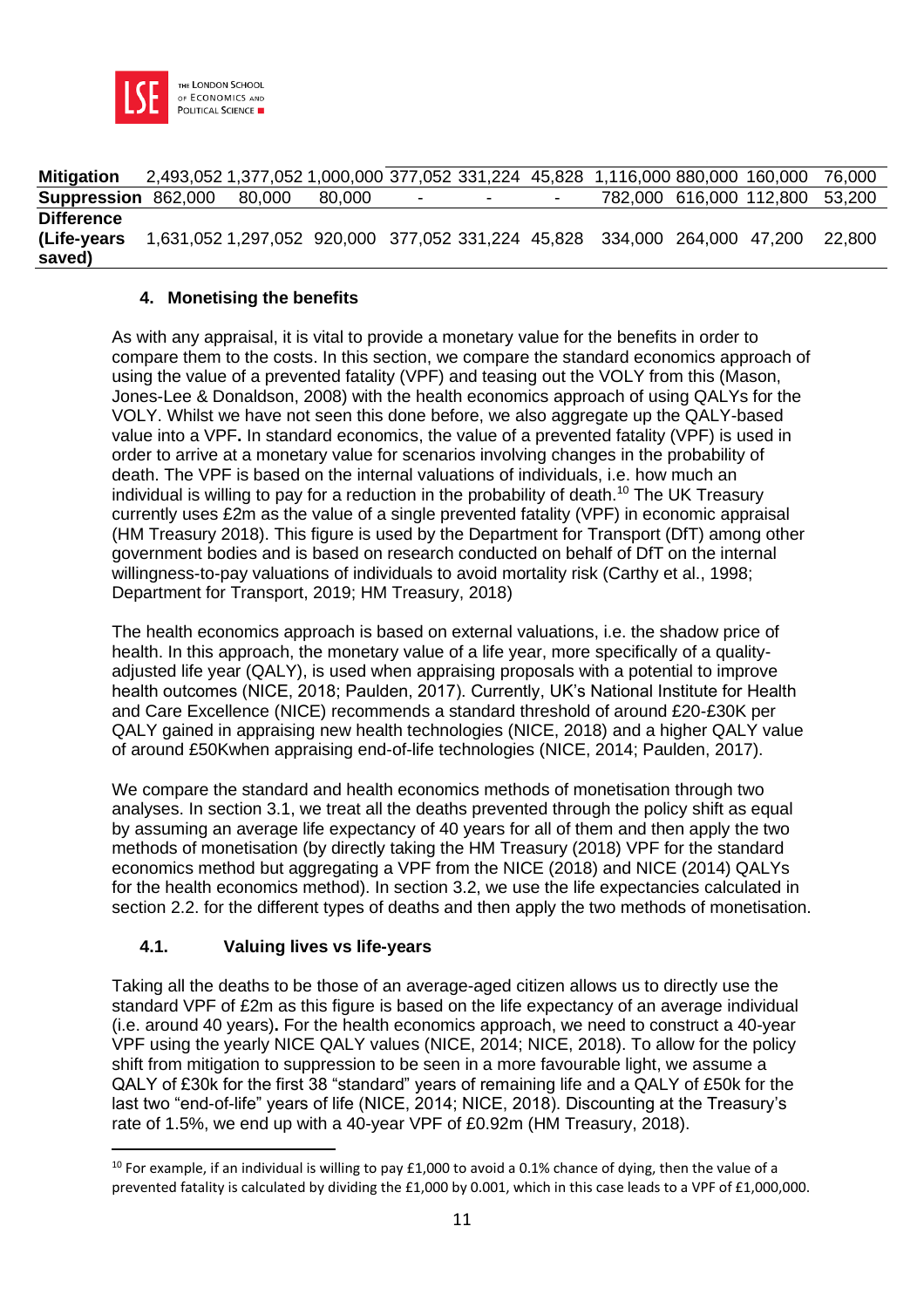

It is worth noting that NICE does not present a definite timeframe for what constitutes endof-life. In its 2019 end-of-life guide, it states that "end of life care is defined by NHS England as care that is provided in the 'last year of life'; although for some conditions, end of life care may be provided for months or years" (NICE, 2019). Its guidance for "appraising lifeextending, end of life treatments" states that for a treatment to be qualified as an end-of-life treatment it needs to be "indicated for patients with a short life expectancy, normally less than 24 months" (NICE, 2009). Hence, we take the last two years as being the end-of-life. Using the standard economics approach and multiplying the current UK VPF of £2m with the lives saved by switching from mitigation to suppression means that the total value of the fatalities prevented is about £355 billion, or about £5,600 per capita. This represents about 16% of GDP. Using the health economics approach and multiplying the QALY-based VPF of £0.92m with the lives saved means the total value of the fatalities prevented is about £163 billion, or about £2,600 per capita. This represents about 7% of GDP.

We calculate the monetary value of the deaths prevented using the baseline data for the number of deaths prevented, and assuming an eight-year loss for direct Covid-19 deaths and Covid-19 overflow deaths (as calculated in section 2). We assume a 19-year loss for other overflow deaths, eight-year loss for deaths from influenza, 22-year loss for air pollution deaths and a 38-year loss for deaths prevented from road traffic accidents.

Relying on the standard economics approach and using a VPF of £2m, the monetary value of the deaths prevented would then be £100 billion, or around £1,600 per capita. This would be about 5% GDP. On the other hand, relying on the healthcare approach results in a monetary value of £42 billion, or around £700 per capita. This would be about 2% GDP.

|                                                               |                          |               | All deaths |
|---------------------------------------------------------------|--------------------------|---------------|------------|
| <b>Monetary</b><br>valuation<br>based on lives-<br>saved      | VPF-based (2018          | Total (m)     | 354.6      |
|                                                               | GBP)                     | Per<br>capita | 5,567      |
|                                                               | QALY-based (2018<br>GBP) | Total (m)     | 163.1      |
|                                                               |                          | Per<br>capita | 2,560      |
| <b>Monetary</b><br>valuation<br>based on life-<br>years saved | VPF-based (2018          | Total (m)     | 100.0      |
|                                                               | GBP)                     | Per<br>capita | 1,569      |
|                                                               | QALY-based (2018<br>GBP) | Total (m)     | 51.1       |
|                                                               |                          | Per<br>capita | 802        |

See table 3 for a summary.

#### **Table 3: The monetary valuation of the incremental Covid-19 deaths and other deaths in the mitigation and suppression scenarios**

#### **5. Discussion**

In this paper, we calculate the expected number of deaths prevented and life years saved when the UK government, in response the threat posed by Covid-19, made the decision to switch from a strategy of mitigation to one of suppression in mid-March 2020. We base our calculations on the report from Imperial College (Ferguson et al, 2020), which was the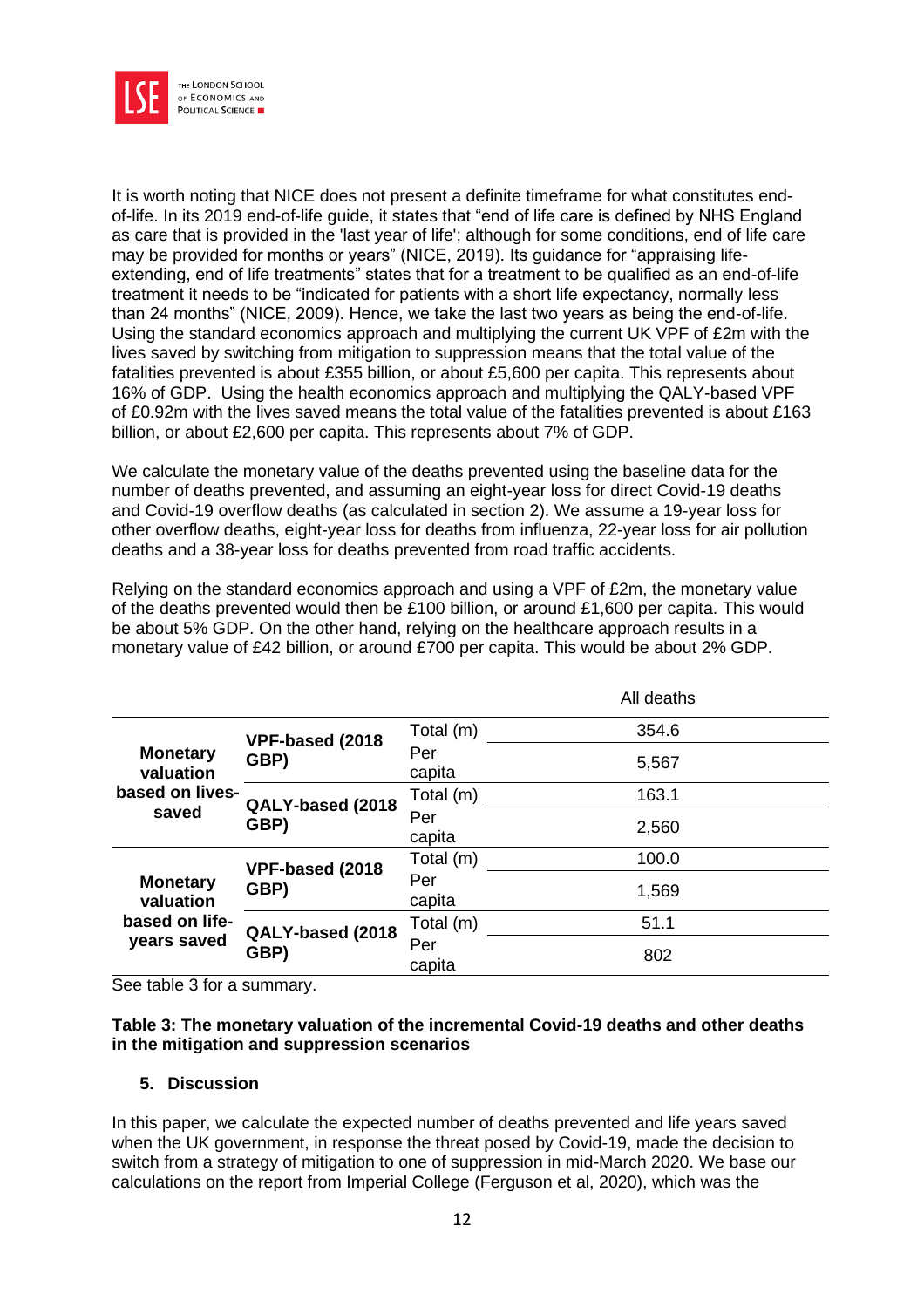

evidence available at the time which most influenced the government's shift in policy. The evidence base is constantly evolving, of course, but decisions can only ever be made on what is expected at the time. Accounting for direct deaths prevented and life years saved from Covid-19, "overflow" prevented by the NHS not being overwhelmed and unintended benefits from reductions in air pollution, influenza and road traffic accidents, we estimate that a suppression policy would prevent 177,000 deaths and save 1.6 million life years until the end of 2020.

Cost-benefit analysis, which is also conducted from an ex ante perspective, requires that we attach monetary values to these benefits. The total value of the fatalities prevented is £355 billion, or about £5,600 per capita using the "internal valuation" from the standard economics approach to the VPF, or about £163 billion or £2,600 per capita when using the "external valuation" from scaling up a QALY value into a VPF. When we take the life expectancies into account and calculate the life-years saved, the value of the fatalities saved is £100 billion, or about £1,600 per capita using the "internal valuation" from the standard economics approach to the VPF, or about £51 billion or £800 per capita when using the "external valuation" from scaling up a QALY value into a VPF. These values can then be compared to the costs of the policy shift to determine which, if any, of these values makes the policy worth it from a welfare economic perspective.

Our overall results are, of course, sensitive to the assumptions that we make about the parameters. We have examined the sensitivity of our overflow deaths model by considering alternative assumptions for the four main parameters: the ICU lengths-of-stay (LOS) for Covid-19 and non-Covid-19 patients and the ICU mortality for Covid-19 and non-Covid-19 patients. This analysis shows that the deaths avoided only show a high sensitivity to the Covid-19 ICU mortality parameter, with the total overflow deaths ranging from around 16,000 to 72,000 when this parameter is changed by 50%.

We have also examined the sensitivity of our age-adjusted results to the life expectancy assumptions. Our results are not very sensitive to the different SMR values from Briggs (2020). When SMR=2, the total VPF-based value becomes about £90 billion and the total QALY-based value becomes about £47 billion. When SMR=3, the total VPF-based value becomes about £109 billion and the total QALY-based value becomes about £55 billion. Overall, our age-adjusted results are only moderately sensitive to the 8-year life expectancy assumption out of all the life expectancy assumptions, with the overall VPF-based value changing from £61 billion to £137 billion and the QALY-based value changing from £34 billion to £67 billion when the life expectancy of 8 is changed to 4 and 12 respectively. This is foreseeable as the three prevented deaths (direct Covid-19 deaths, Covid-19 ICU mortality deaths and influenza deaths), for which the life expectancy of 8 is used, make up more than 90% of all prevented deaths. As a contrast, the second most influential life expectancy assumption is the 22 years for air pollution, with the results only changing from £98 billion to £102 billion for the VPF-based approach and from £50 billion to £52 billion for the QALY-based approach when the 22 is adjusted downwards and upwards by the same absolute amount (4 years).

An alternative methodology to VPF, called a j-value, has been suggested for the UK (Thomas, Stupples & Alghaffar, 2006). It puts the average value of life at £9m (in 2018 GBP)<sup>11</sup> (Thomas, 2018). J-value proponents argue that the Carthy et al. (1998) study the current UK VPF figure is based on is outdated, based on too small a sample and invalid (Thomas & Vaughan, 2015; Thomas 2018). The higher figure is also closer to the VPF

<sup>&</sup>lt;sup>11</sup> Based on the £8.6m in 2015 prices from Thomas (2018) which we convert to 2018 prices.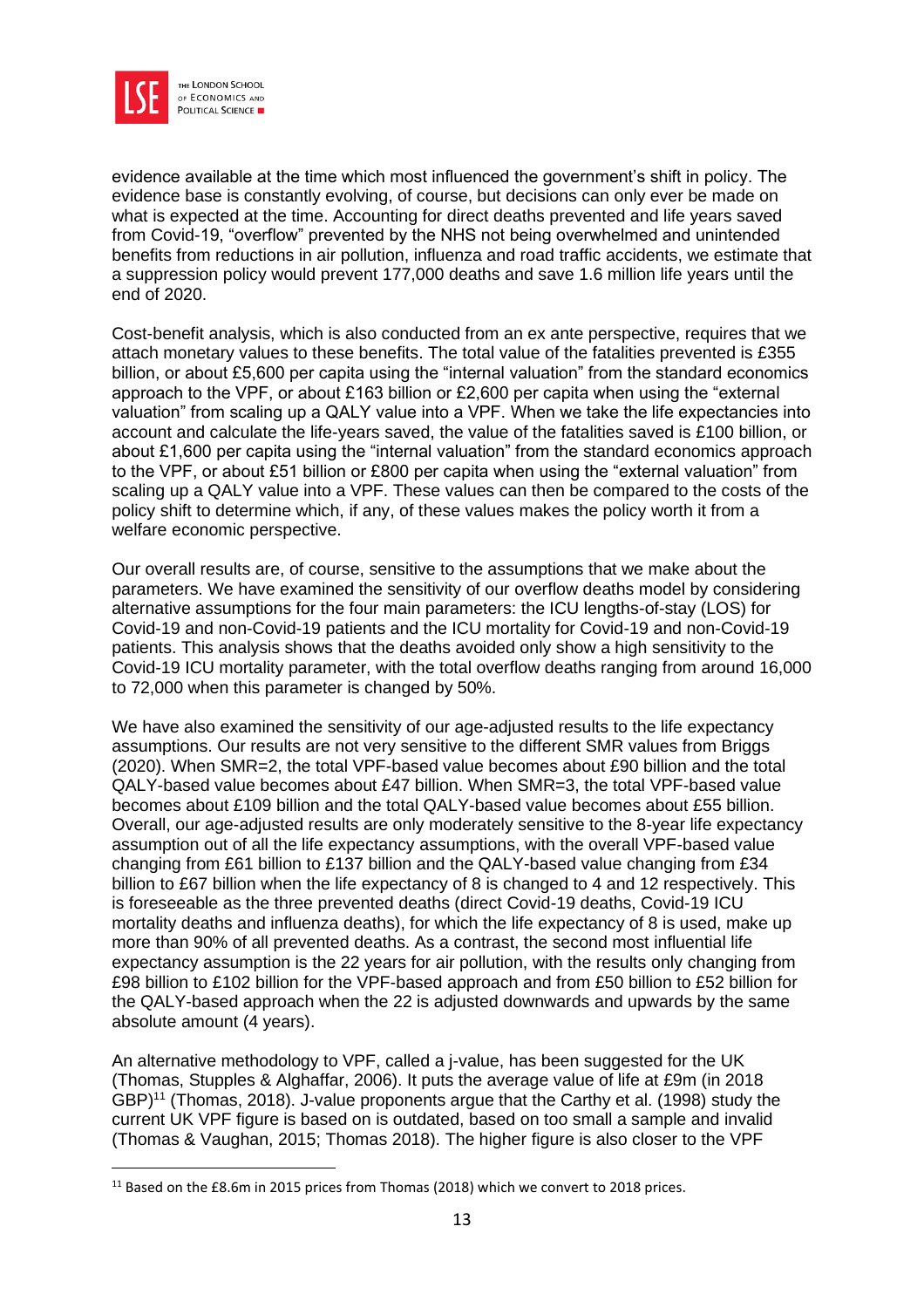

figures used in other countries, such as the US, where the Environmental Protection Agency, for example, uses a VPF figure of \$7.4m (in 2006 USD), which is around £7m (in 2018 GBP) (Environmental Protection Agency, 2020).

We also test the sensitivity of our results to the higher value of £9m. When we take a livessaved approach, the monetary value of the policy shift is about £1,600 billion, or about £25,600 per capita. When we deconstruct the £9m into the VOLY by treating is at as an annuity with equal yearly payments over the remaining 40 years and applying the HM Treasury's discount rate of 1.5%, the monetary value is around £460 billion, or around £7,200 per capita.

Using the VPF or VOLY for evaluating policy, especially in the context of Covid-19, has come under criticism (Adler, 2020). Adler (2020) argues that applying the VPF or VOLY figures to certain social distancing policies in the US brings about CBA results in favour of the policies (compared to the status quo) even when these policies are not Kaldor-Hicks efficient (which is used to define situations where those who are made better off compensate those who are made worse off, leading to Pareto efficiency, which, in turn, is a situation where nobody can be made better off without making somebody worse off). Adler (2020) recommends that social distancing policy be set "with reference to a utilitiarian or prioritarian social welfare function" instead of VPF-based methodologies. A utilitarian social welfare function posits that a policy is better than an alternative if the sum of total individual wellbeing under it is better than under an alternative (Adler, 2017). While the prioritarian welfare function follows the same idea, it assigns a greater weight to the wellbeing gains of those that are worse-off (Adler, 2017). We encourage researchers to explore these considerations further.

It is also worth noting that neither the internal nor external VPF and VOLY take proper account of the context of the mortality risks. It is well-established that people have different levels of dread surrounding different types of deaths (Slovic, Fischhoff, & Lichtenstein, 1981). It has been suggested that people are willing to pay a premium to avoid "bad deaths" such as cancer (Sunstein, 1997). The "dread" factor might even be more pronounced in the case of Covid-19 as it not only includes fear about the individual risk but also the collective risk (e.g. worries about relatives catching Covid-19). Hence, it can be argued that the monetary values used in this paper provide lower bounds of the value of the shift from mitigation to suppression. On the other hand, it is also possible that the shift stoked up greater feelings of dread about the type of death. A full CBA would also monetise the net effect on fear and other emotional reactions (Adler, 2004)

Indeed, there is increasing interest in monetising the subjective wellbeing (SWB) impacts of policies (Fujiwara & Campbell, 2011). In the context of Covid-19, some researchers have already begun to look into SWB-based valuations. A survey by Fujiwara et al. (2020) has shown that wellbeing levels in the UK during the "lockdown" were the lowest they have been since records began. They estimate that the cost of COVID-19 itself and the social distancing measures on mental health and wellbeing are about £2.25 billion per day. Assuming each month has 30 days, this translates to around £610 billion for the nine-month Covid-19 period (from April 2020 until the end of 2020) covered in this paper. In future, it might be possible to calculate a VPF or VOLY from SWB data, such as a global assessment of their life, but the state of the art is still relatively underdeveloped (Dolan, 2008; Dolan et al., 2008).

Currently, a limited number of other studies have also looked at the monetary valuation of different Covid-19 strategies, but these mostly focus on the US. Thunström et al have estimated that physical distancing in the US generates a benefit of \$5 trillion, which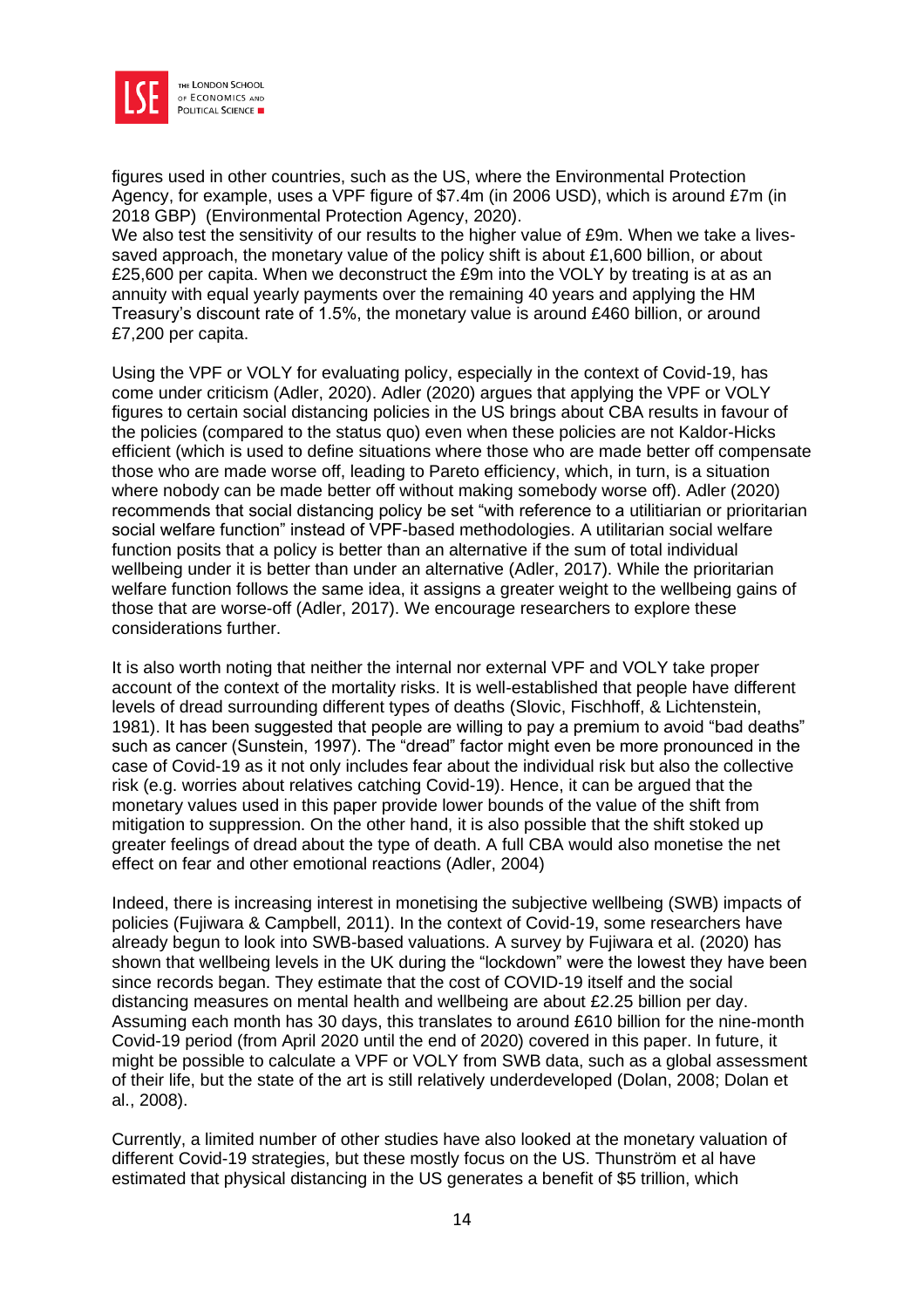

translates to about £12,000 per capita in the UK or £3,400 in age-adjusted terms, while Greenstone and Nigam have found that physical distancing in the US leads to a benefit of \$8 trillion, which translates to about £20,000 per capita. The differences between their numbers and ours are explained by: a) the VPF used in the US is higher (generally above £8m); b) these studies take "uncontrolled" outbreaks as their alternatives whilst we use an "optimal" mitigation scenario; and c) they do not account for an overlap between all-cause mortality and Covid-19.

One exception is the CBA conducted by Rowthorn & Maciejowski (in press), which calculates the economic costs under various scenarios in the UK. In contrast to our paper, which uses the infection projections available to the government at the time of the lockdown to calculate the expected benefits when the decision was made, Rowthorn & Maciejowski (in press) seek to show how the mortality benefits and the economic costs of Covid-19 are affected by policy choices and timings. Rowthorn & Maciejowski (in press) note the importance of avoiding overwhelming the NHS and so they put a cap on "the permitted level of infection to avoid overload of the health system". In contrast, our calculations lay out what the overflow deaths would have been in the policy alternative presented to the government.

Covid-19 is a pandemic in progress, of course, and the true extent of its impact will only be revealed in the long-term. What our analysis does show, however, is the monetary value of the expected benefits from mortality risk reduction when the UK moved from "optimal" mitigation to "optimal" suppression, and the fraction of this accounted for by the benefits from not overwhelming the NHS. About one-quarter of the expected benefits dcome from "flattening the curve".

The benefit figures should ultimately be compared to the costs of the suppression policy. The Office for Budge Responsibility (OBR) recently forecast that, as a result of Covid-19, real UK GDP could fall by 35% in the second quarter of 2020 and unemployment could increase by more than 2 million. We do not seek to calculate the full costs here, but they will include lives lost and blighted by the inability to access services, loneliness, lack of physical exercise, domestic violence, child abuse, unemployment, divorce, and suicide. A full-blown cost-benefit analysis would also need to consider the distributional consequences of the policy move, and especially the intergenerational transfers from younger to older people.<sup>12</sup>

In the meantime, the indicative VPF-based figure of £5,600 per capita and the indicative QALY-based figure of £2,600 from a lives saved approach and the indicative VPF-based figure of £1,600 per capita and the indicative QALY-based figure of £800 from a life-years saved approach can be seen to represent relatively generous estimates of the benefits of moving from mitigation to suppression at the time the decision was made.

<sup>&</sup>lt;sup>12</sup> The Green Book recommends that additional sensitivity analysis be conducted "where the possible effects of an intervention being examined as part of an appraisal are long term and involve very substantial or irreversible wealth transfers between generations."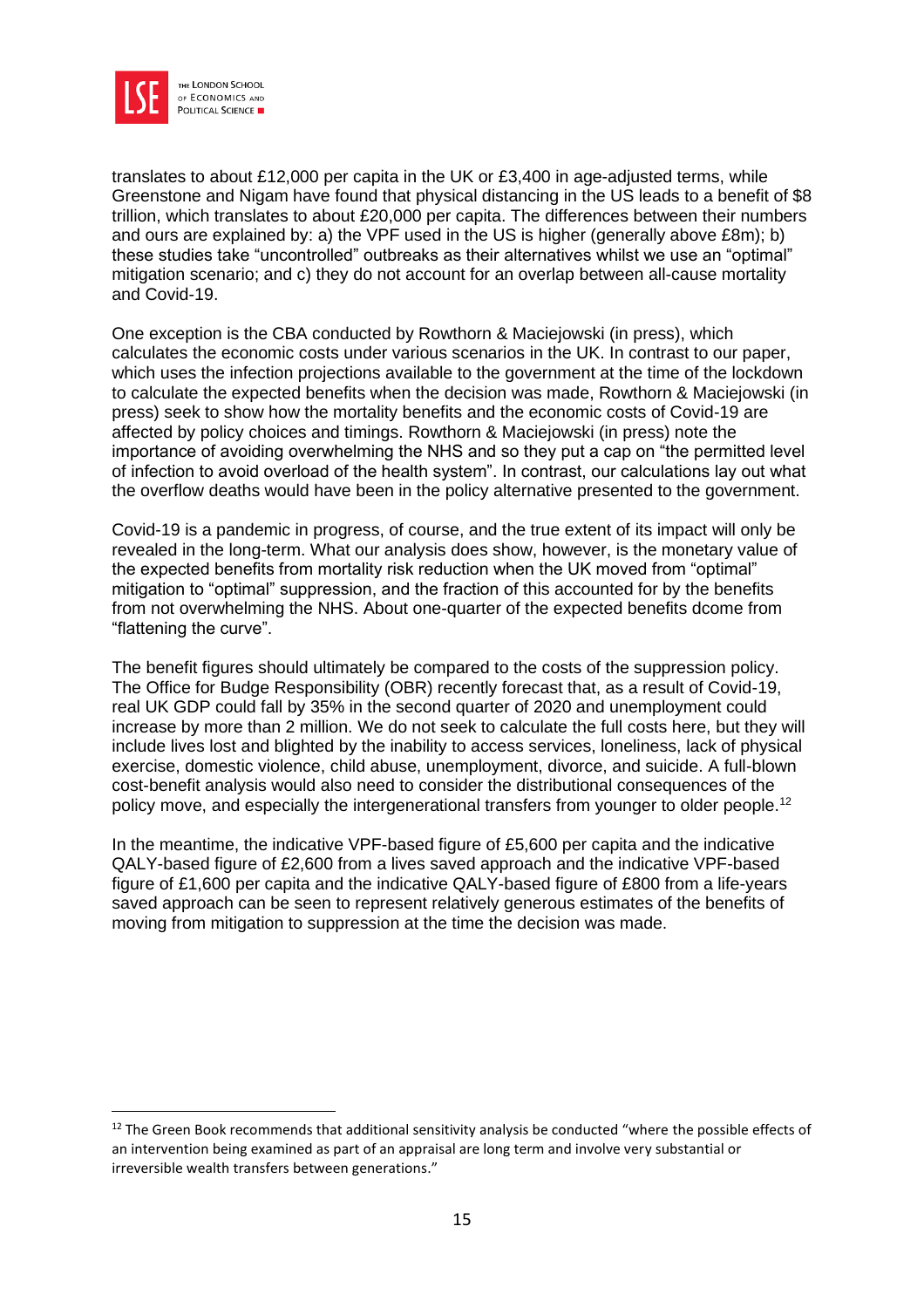

#### **References**

Adler, M. D. (2004). Fear Assessment: Cost-Benefit Analysis and the Pricing of Fear and Anxiety. *Chicago-Kent Law Review*, *79*, 977–1053. [https://scholarship.law.duke.edu/faculty\\_scholarship/2591/](https://scholarship.law.duke.edu/faculty_scholarship/2591/)

Adler, M. D. (2017). A Better Calculus for Regulators: From Cost-Benefit Analysis to the Social Welfare Function. *SSRN Electronic Journal* <https://doi.org/10.2139/ssrn.2923829>

Adler, M. D. (2020). What Should We Spend to Save Lives in a Pandemic? A Critique of the Value of Statistical Life. Unpublished manuscript.

Carthy, T., Chilton, S., Covey, J., Hopkins, L., Jones-Lee, M., Loomes, G., … Spencer, A. (1998). On the Contingent Valuation of Safety and the Safety of Contingent Valuation: Part 2 - The CV/SG "Chained" Approach. *Journal of Risk and Uncertainty*, *17*(3), 187–214.<https://doi.org/10.1023/a:1007782800868>

- Creagh-Brown, B., & Green, S. (2014). Increasing age of patients admitted to intensive care, and association between increased age and greater risk of post-ICU death. *Critical Care*, *18*(Suppl 1), P56.<https://doi.org/10.1186/cc13246>
- Cromer, D., Hoek, A. J. V., Jit, M., Edmunds, W. J., Fleming, D., & Miller, E. (2014). The burden of influenza in England by age and clinical risk group: A statistical analysis to inform vaccine policy. Journal of Infection, 68(4), 363–371. doi:

10.1016/j.jinf.2013.11.013

Department for Transportation. *Value for Money Assessment: Advice Note for Local Transport Decision Makers*. (2013).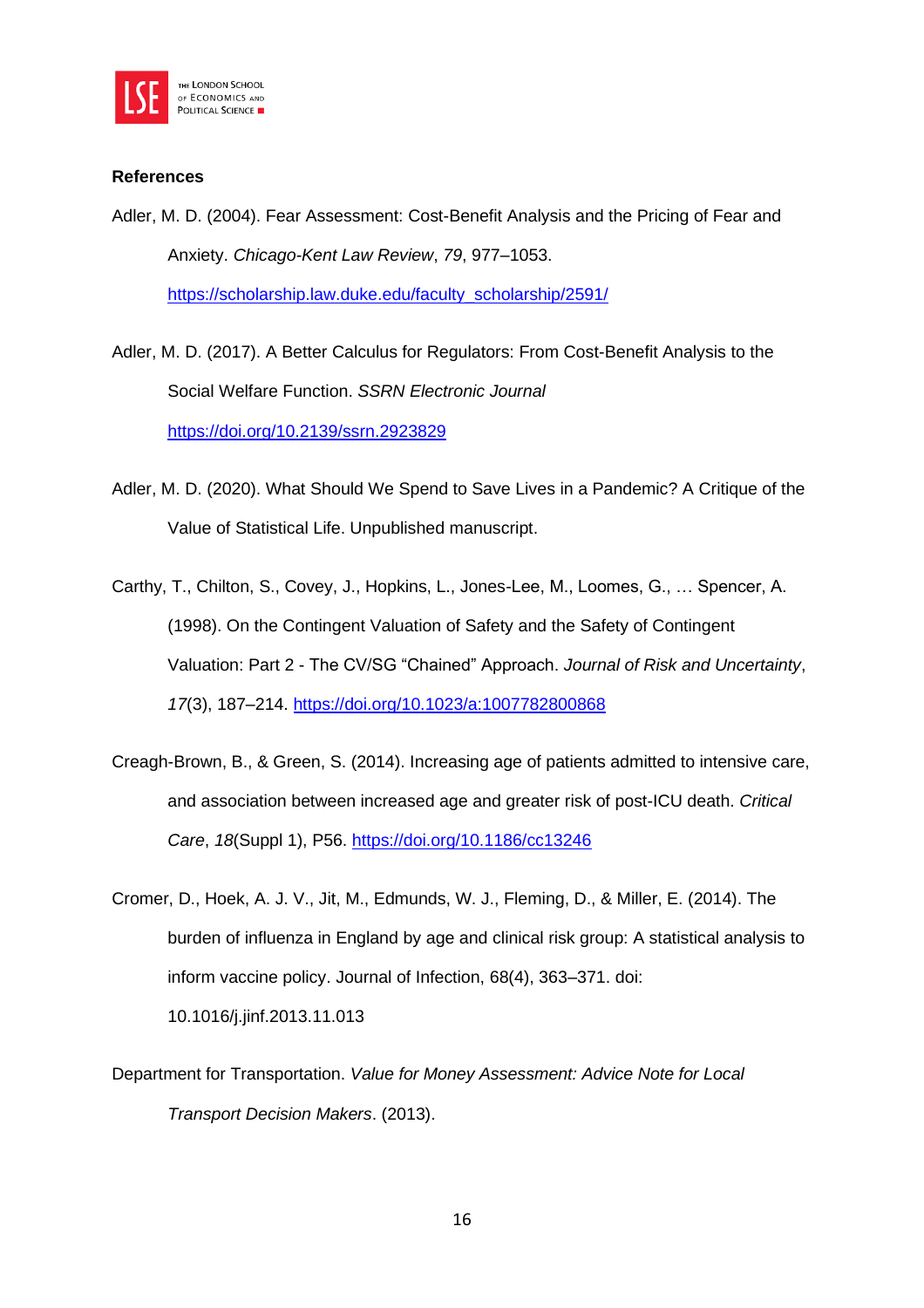

Department for Transportation. (2019). Accident and casualty costs (RAS60). Retrieved from [https://www.gov.uk/government/statistical-data-sets/ras60-average-value-of](https://www.gov.uk/government/statistical-data-sets/ras60-average-value-of-preventing-road-accidents)[preventing-road-accidents](https://www.gov.uk/government/statistical-data-sets/ras60-average-value-of-preventing-road-accidents)

- Department of Health and Social Care. (2020). *CMO confirms cases of coronavirus in England*. GOV.UK. [https://www.gov.uk/government/news/cmo-confirms-cases-of](https://www.gov.uk/government/news/cmo-confirms-cases-of-coronavirus-in-england)[coronavirus-in-england](https://www.gov.uk/government/news/cmo-confirms-cases-of-coronavirus-in-england)
- Devlin, N., & Parkin, D. (2004). Does NICE have a cost-effectiveness threshold and what other factors influence its decisions? A binary choice analysis. *Health Economics*, *13*(5), 437–452.<https://doi.org/10.1002/hec.864>

DOLAN, P. (2008). Developing methods that really do value the 'Q' in the QALY. *Health Economics, Policy and Law*, *3*(1), 69–77. <https://doi.org/10.1017/s1744133107004355>

- DOLAN, P., METCALFE, R., MUNRO, V., & CHRISTENSEN, M. C. (2008). Valuing lives and life years: anomalies, implications, and an alternative. *Health Economics, Policy and Law*, *3*(3), 277–300.<https://doi.org/10.1017/s1744133108004507>
- Ferguson, N. M., Laydon, D. C., Nedjati-Gilani, G., Imai, N., Ainslie, K., Baguelin, M., … Ghani, A. C. (2020). Impact of non-pharmaceutical interventions (NPIs) to reduce COVID19 mortality and healthcare demand.GBD Results Tool. (2020). Retrieved from <http://ghdx.healthdata.org/gbd-results-tool>
- Fujiwara, D., & Campbell, R. (2011). *Valuation Techniques for Social Cost-Benefit Analysis: Stated Preference, Revealed Preference and Subjective Well-Being Approaches*. Retrieved from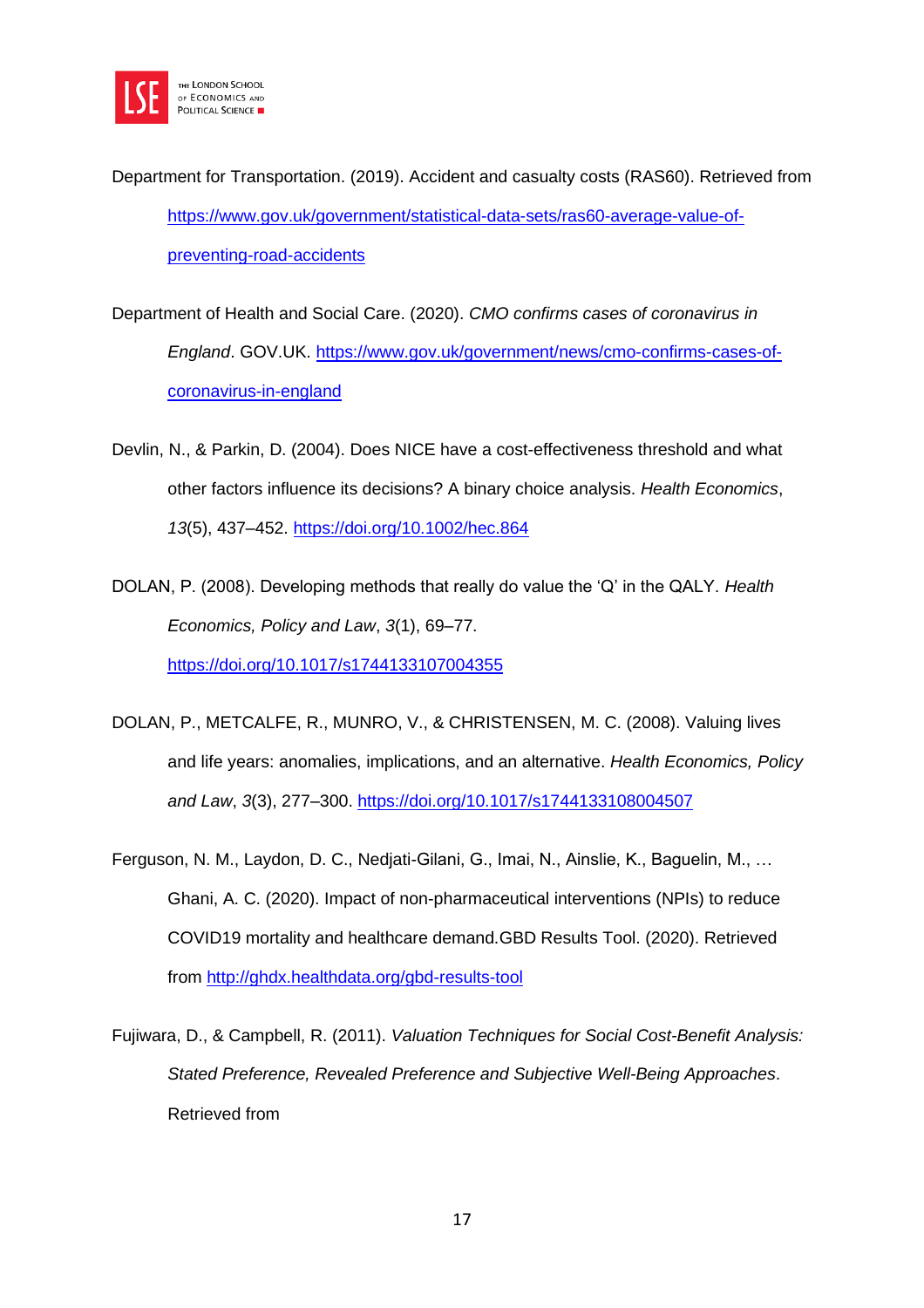

[https://assets.publishing.service.gov.uk/government/uploads/system/uploads/attach](https://assets.publishing.service.gov.uk/government/uploads/system/uploads/attachment_data/file/209107/greenbook_valuationtechniques.pdf) [ment\\_data/file/209107/greenbook\\_valuationtechniques.pdf](https://assets.publishing.service.gov.uk/government/uploads/system/uploads/attachment_data/file/209107/greenbook_valuationtechniques.pdf)

Fujiwara, D., Dolan, P., Lawton, R., Behzadnejad, F., Lagarde, A., Maxwell, C., & Peytrignet, S. (2020). *The Wellbeing Costs of COVID-19 in the UK*. Retrieved from [https://www.jacobs.com/sites/default/files/2020-05/jacobs-wellbeing-costs-of-covid-](https://www.jacobs.com/sites/default/files/2020-05/jacobs-wellbeing-costs-of-covid-19-uk.pdf)[19-uk.pdf](https://www.jacobs.com/sites/default/files/2020-05/jacobs-wellbeing-costs-of-covid-19-uk.pdf)

Greenstone, M., & Nigam, V. (2020). Does Social Distancing Matter?

- Hirth, R. A., Chernew, M. E., Miller, E., Fendrick, A. M., & Weissert, W. G. (2000). Willingness to Pay for a Quality-adjusted Life Year. *Medical Decision Making*, *20*(3), 332–342.<https://doi.org/10.1177/0272989x0002000310>
- HM Treasury. (2018). *The Green Book: Central Government Guidance on Appraisal and Evaluation*.

Jones-Lee, M., Loomes, G., & Spackman, M. (2007). *Human Costs of a Nuclear Accident: Final Report*. Retrieved from [https://www.hse.gov.uk/economics/research/humancost.pdf?ebul=nuclear/mar-](https://www.hse.gov.uk/economics/research/humancost.pdf?ebul=nuclear/mar-08&cr=04)[08&cr=04](https://www.hse.gov.uk/economics/research/humancost.pdf?ebul=nuclear/mar-08&cr=04)

Knapton, S. (2020, March 25). Two thirds of coronavirus victims may have died this year anyway, government adviser says. Retrieved from [https://www.telegraph.co.uk/news/2020/03/25/two-thirds-patients-die-coronavirus](https://www.telegraph.co.uk/news/2020/03/25/two-thirds-patients-die-coronavirus-would-have-died-year-anyway/)[would-have-died-year-anyway/](https://www.telegraph.co.uk/news/2020/03/25/two-thirds-patients-die-coronavirus-would-have-died-year-anyway/)

Mason, H., Jones-Lee, M., & Donaldson, C. (2009). Modelling the monetary value of a QALY: a new approach based on UK data. *Health Economics*, *18*(8), 933–950. <https://doi.org/10.1002/hec.1416>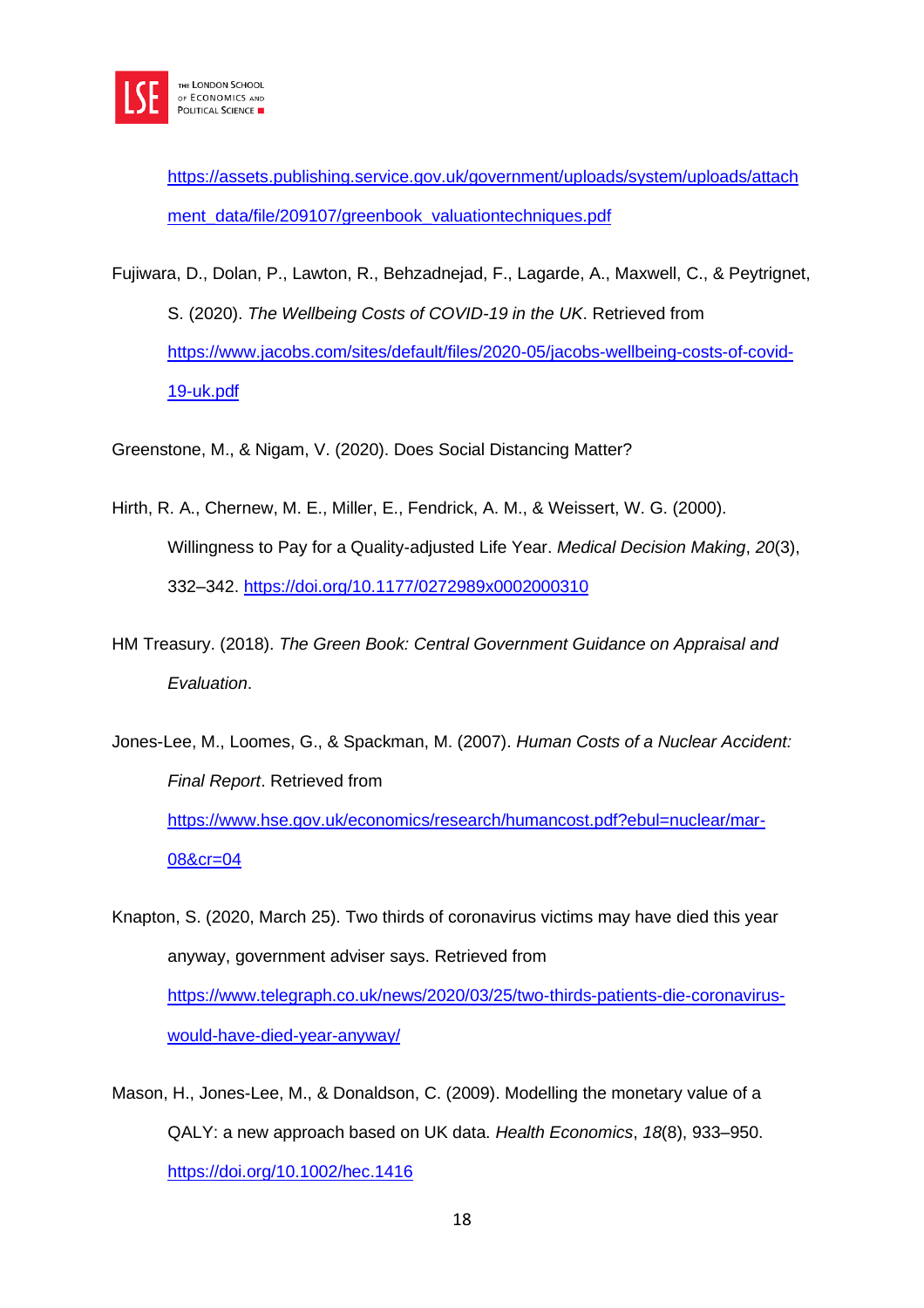

Myllyvirta, L., & Thieriot, H. (2020). *11,000 air pollution-related deaths avoided in Europe as coal, oil consumption plummet*. Retrieved from [https://energyandcleanair.org/wp/wp](https://energyandcleanair.org/wp/wp-content/uploads/2020/04/CREA-Europe-COVID-impacts.pdf)[content/uploads/2020/04/CREA-Europe-COVID-impacts.pdf](https://energyandcleanair.org/wp/wp-content/uploads/2020/04/CREA-Europe-COVID-impacts.pdf)

National Institute for Health and Care Excellence (NICE). (2009). Appraising life-extending, end of life treatments. Retrieved from [https://www.nice.org.uk/guidance/gid](https://www.nice.org.uk/guidance/gid-tag387/documents/appraising-life-extending-end-of-life-treatments-paper2)[tag387/documents/appraising-life-extending-end-of-life-treatments-paper2](https://www.nice.org.uk/guidance/gid-tag387/documents/appraising-life-extending-end-of-life-treatments-paper2)

National Institute for Health and Care Excellence (NICE). (2014). *Consultation Paper. Value* 

*Based Assessment of Health Technologies*. Retrieved from

[https://www.nice.org.uk/Media/Default/About/what-we-do/NICE-guidance/NICE-](https://www.nice.org.uk/Media/Default/About/what-we-do/NICE-guidance/NICE-technology-appraisals/VBA-TA-Methods-Guide-for-Consultation.pdf)

[technology-appraisals/VBA-TA-Methods-Guide-for-Consultation.pdf](https://www.nice.org.uk/Media/Default/About/what-we-do/NICE-guidance/NICE-technology-appraisals/VBA-TA-Methods-Guide-for-Consultation.pdf)

National Institute for Health and Care Excellence (NICE). (2018). Guide to the processes of technology appraisal. Retrieved from

[https://www.nice.org.uk/Media/Default/About/what-we-do/NICE-guidance/NICE-](https://www.nice.org.uk/Media/Default/About/what-we-do/NICE-guidance/NICE-technology-appraisals/technology-appraisal-processes-guide-apr-2018.pdf)

[technology-appraisals/technology-appraisal-processes-guide-apr-2018.pdf](https://www.nice.org.uk/Media/Default/About/what-we-do/NICE-guidance/NICE-technology-appraisals/technology-appraisal-processes-guide-apr-2018.pdf)

National Institute for Health and Care Excellence. (2019). End of life care for adults: service delivery. Retrieved from<https://www.nice.org.uk/guidance/ng142/chapter/Context>

National Health Services (2020). Critical Care Bed Capacity and Urgent Operations Cancelled. Retrieved from [https://www.england.nhs.uk/statistics/statistical-work](https://www.england.nhs.uk/statistics/statistical-work-areas/critical-care-capacity)[areas/critical-care-capacity](https://www.england.nhs.uk/statistics/statistical-work-areas/critical-care-capacity)

Office for Budget Responsibility (2020). *Commentary on the Obr coronavirus reference scenario*.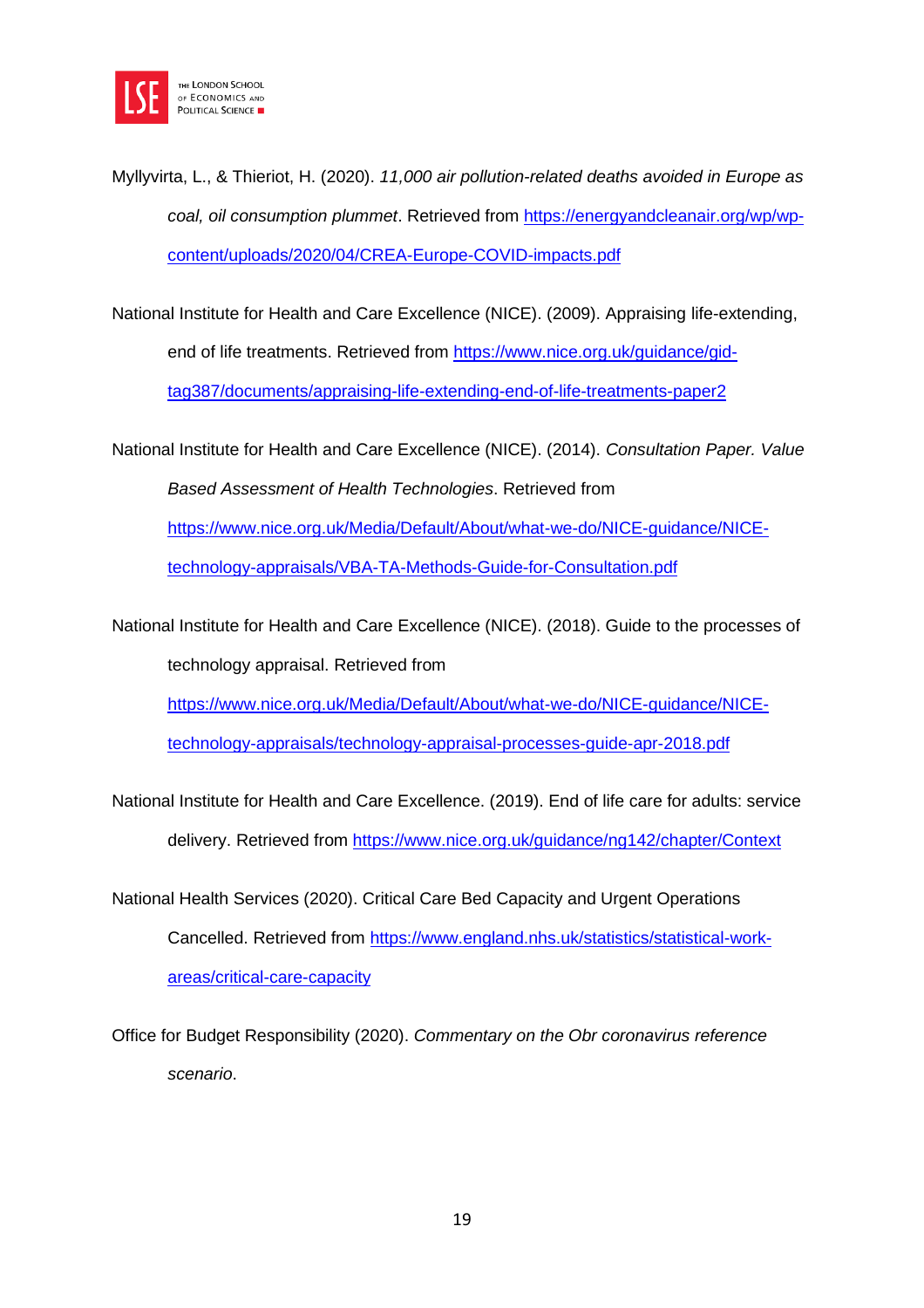

Office for National Statistics. (2019). National life tables, UK. Retrieved from https://www.ons.gov.uk/peoplepopulationandcommunity/birthsdeathsandmarriages/lif eexpec[tancies/datasets/nationallifetablesunitedkingdomreferencetables](https://www.ons.gov.uk/peoplepopulationandcommunity/birthsdeathsandmarriages/lifeexpectancies/datasets/nationallifetablesunitedkingdomreferencetables)

Office for National Statistics. (2020). Deaths registered weekly in England and Wales, provisional - Office for National Statistics. Retrieved June 11, 2020, from [https://www.ons.gov.uk/peoplepopulationandcommunity/birthsdeathsandmarriages/d](https://www.ons.gov.uk/peoplepopulationandcommunity/birthsdeathsandmarriages/deaths/datasets/weeklyprovisionalfiguresondeathsregisteredinenglandandwales) [eaths/datasets/weeklyprovisionalfiguresondeathsregisteredinenglandandwales](https://www.ons.gov.uk/peoplepopulationandcommunity/birthsdeathsandmarriages/deaths/datasets/weeklyprovisionalfiguresondeathsregisteredinenglandandwales)

- Office for National Statistics. (2020). Leading causes of death, UK. Retrieved from [https://www.ons.gov.uk/peoplepopulationandcommunity/healthandsocialcare/causes](https://www.ons.gov.uk/peoplepopulationandcommunity/healthandsocialcare/causesofdeath/datasets/leadingcausesofdeathuk) [ofdeath/datasets/leadingcausesofdeathuk](https://www.ons.gov.uk/peoplepopulationandcommunity/healthandsocialcare/causesofdeath/datasets/leadingcausesofdeathuk)
- Paulden, M. (2017). Recent amendments to NICE's value-based assessment of health technologies: implicitly inequitable? *Expert Review of Pharmacoeconomics & Outcomes Research*, *17*(3), 239–242. doi: 10.1080/14737167.2017.1330152
- Pearce. (2000). *VALUING RISKS TO LIFE AND HEALTH Towards Consistent Transfer Estimates in the European Union and Accession States*. Retrieved from [https://ec.europa.eu/environment/enveco/others/pdf/david\\_pearce\\_paper.pdf](https://ec.europa.eu/environment/enveco/others/pdf/david_pearce_paper.pdf)
- Public Health England. (2019). *Surveillance of influenza and other respiratory viruses in the UK Winter 2018 to 2019*.
- Ridley, S., & Morris, S. (2007). Cost effectiveness of adult intensive care in the UK. *Anaesthesia*.
- Rowthorn, R., & Maciejowski, J. (in press). A Cost-Benefit Analysis of the Covid-19 Disease. *Oxford Review of Economic Policy*.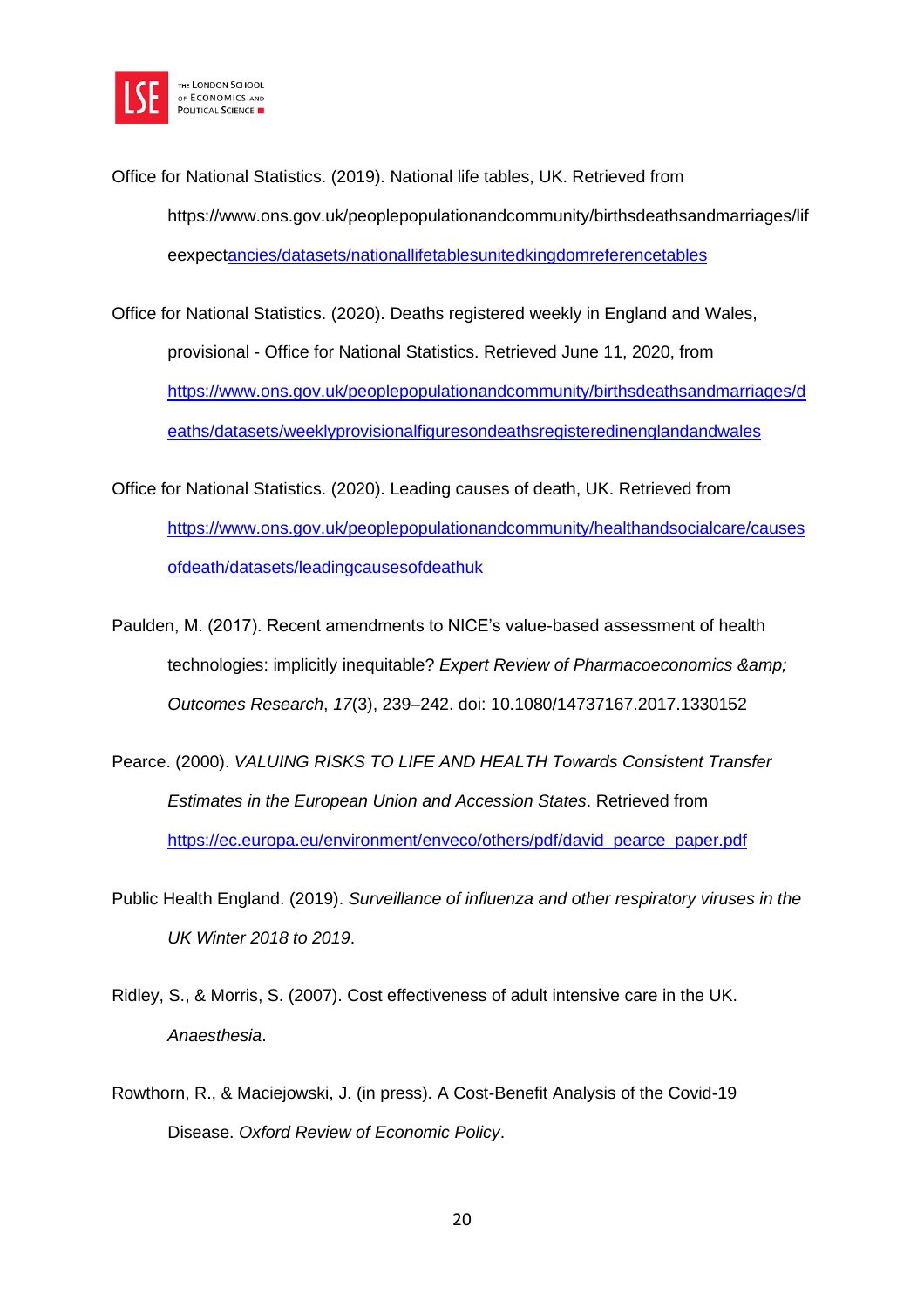

Royal College of Physicians (RCP) & Royal College of Paediatrics and Child Health (RCPCH). (2016). *Every breath we take The lifelong impact of air pollution*. Retrieved from [https://www.rcplondon.ac.uk/projects/outputs/every-breath-we-take-lifelong](https://www.rcplondon.ac.uk/projects/outputs/every-breath-we-take-lifelong-impact-air-pollution)[impact-air-pollution](https://www.rcplondon.ac.uk/projects/outputs/every-breath-we-take-lifelong-impact-air-pollution)

- Seelye, K. Q., & Tierney, J. (2003, May 8). E.P.A. Drops Age-Based Cost Studies. *Https://Www.Nytimes.Com/#publisher*. Retrieved from [https://www.nytimes.com](https://www.nytimes.com/)
- Shilling, F., & Waetjen, D. (2020). *Special Report: Impact of COVID19 on California Traffic Accidents*.
- Slovic, P., Fischhoff, B., & Lichtenstein, S. (1981). Perceived risk: psychological factors and social implications. *Proceedings of the Royal Society of London. A. Mathematical and Physical Sciences*, *376*(1764), 17–34.<https://doi.org/10.1098/rspa.1981.0073>
- SUNSTEIN, C. (1997). Bad Deaths. *Journal of Risk and Uncertainty*, *14*(3), 259–282. <https://doi.org/10.1023/a:1007792209554>
- Sunstein, C. R. (2004). Lives, Life-Years, and Willingness to Pay. *Columbia Law Review*, *104*(1), 205.<https://doi.org/10.2307/4099352>
- Thomas, P. (2018). *Calculating the value of human life: Safety decisions that can be trusted*. Retrieved from [http://www.bris.ac.uk/media-library/sites/policybristol/PolicyBristol-](http://www.bris.ac.uk/media-library/sites/policybristol/PolicyBristol-Report-April-2018-value-human-life.pdf)[Report-April-2018-value-human-life.pdf](http://www.bris.ac.uk/media-library/sites/policybristol/PolicyBristol-Report-April-2018-value-human-life.pdf)
- Thomas, P. J., Stupples, D. W., & Alghaffar, M. A. (2006). The Extent of Regulatory Consensus on Health and Safety Expenditure. *Process Safety and Environmental Protection*, *84*(5), 329–336.<https://doi.org/10.1205/psep05005>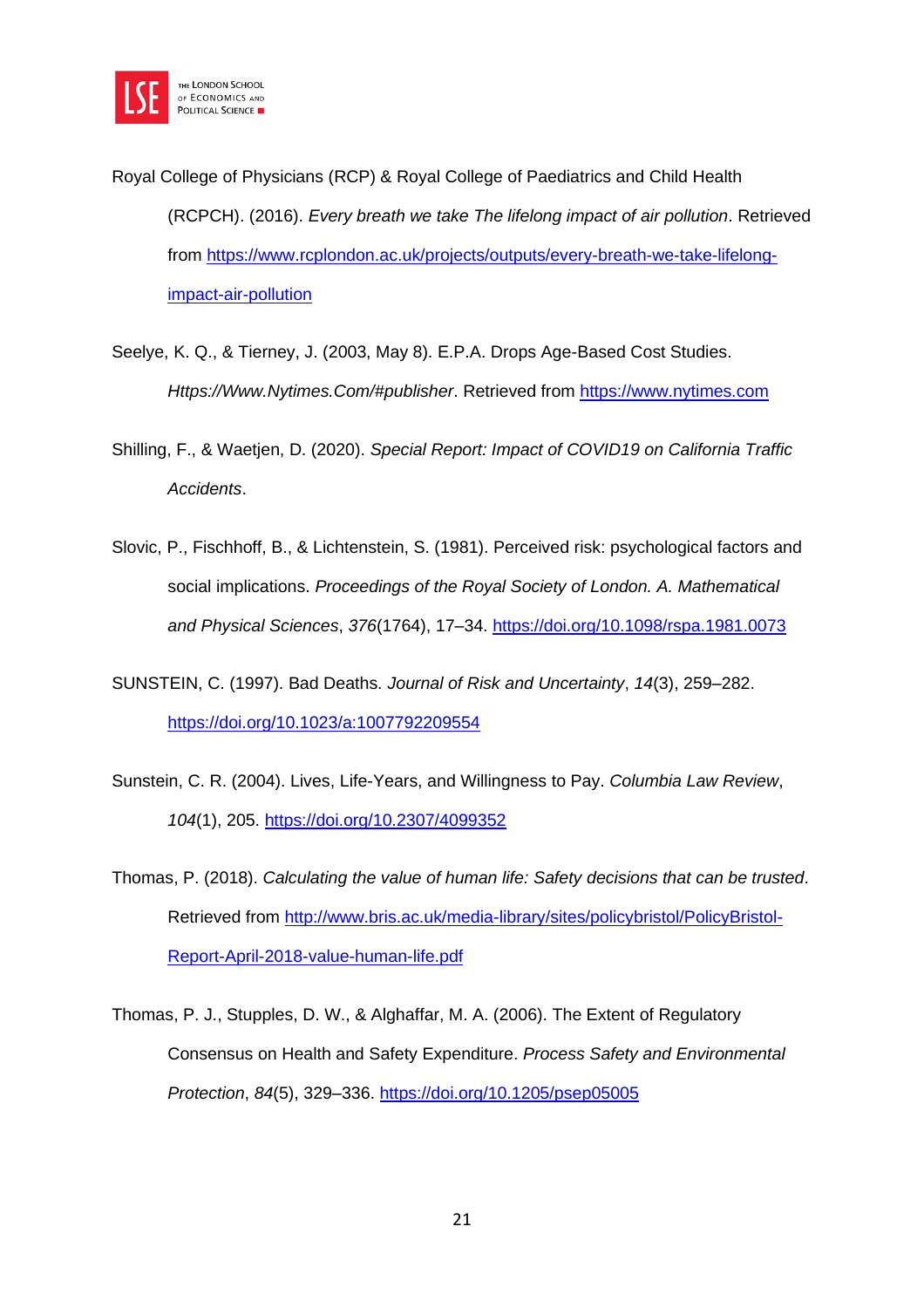

- Thomas, P. J., & Vaughan, G. J. (2015). Testing the validity of the "value of a prevented fatality" (VPF) used to assess UK safety measures. *Process Safety and Environmental Protection*, *94*, 239–261.<https://doi.org/10.1016/j.psep.2014.07.001>
- Thunström Linda, Newbold, S. C., Finnoff, D., Ashworth, M., & Shogren, J. (2020). The benefits and costs of flattening the curve for COVID-19. *Journal of Benefit-Cost Analysis*.

United States - OECD Data. (2020). Retrieved from<https://data.oecd.org/united-states.htm>

- Weissman, C. (1999). Analyzing the impact of long-term patients on ICU bed utilization. *Intensive Care Medicine*.
- Verity, R., Okell, L. C., Dorigatti, I., Winskill, P., Whittaker, C., Imai, N., … Ferguson, N. M. (2020). Estimates of the severity of coronavirus disease 2019: a model-based analysis. *The Lancet Infectious Diseases*, *20*(6), 669–677. [https://doi.org/10.1016/s1473-3099\(20\)30243-7](https://doi.org/10.1016/s1473-3099(20)30243-7)
- Viscusi, W. K., & Aldy, J. E. (2003). The Value of a Statistical Life: A Critical Review of Market Estimates Throughout the World. *Journal of Risk and Uncertainty*, *27*(1), 5– 76.<https://doi.org/10.1023/a:1025598106257>
- Whipple, T. (2020, March 17). Coronavirus: No 10's strategy switch may save 250,000 lives. Retrieved from [https://www.thetimes.co.uk/article/no-10s-strategy-switch-may-save-](https://www.thetimes.co.uk/article/no-10s-strategy-switch-may-save-250-000-lives-fbhmdslq0)[250-000-lives-fbhmdslq0](https://www.thetimes.co.uk/article/no-10s-strategy-switch-may-save-250-000-lives-fbhmdslq0)
- World Health Organization: WHO. (2020). WHO Timeline COVID-19. Retrieved from <https://www.who.int/news-room/detail/27-04-2020-who-timeline---covid-19>